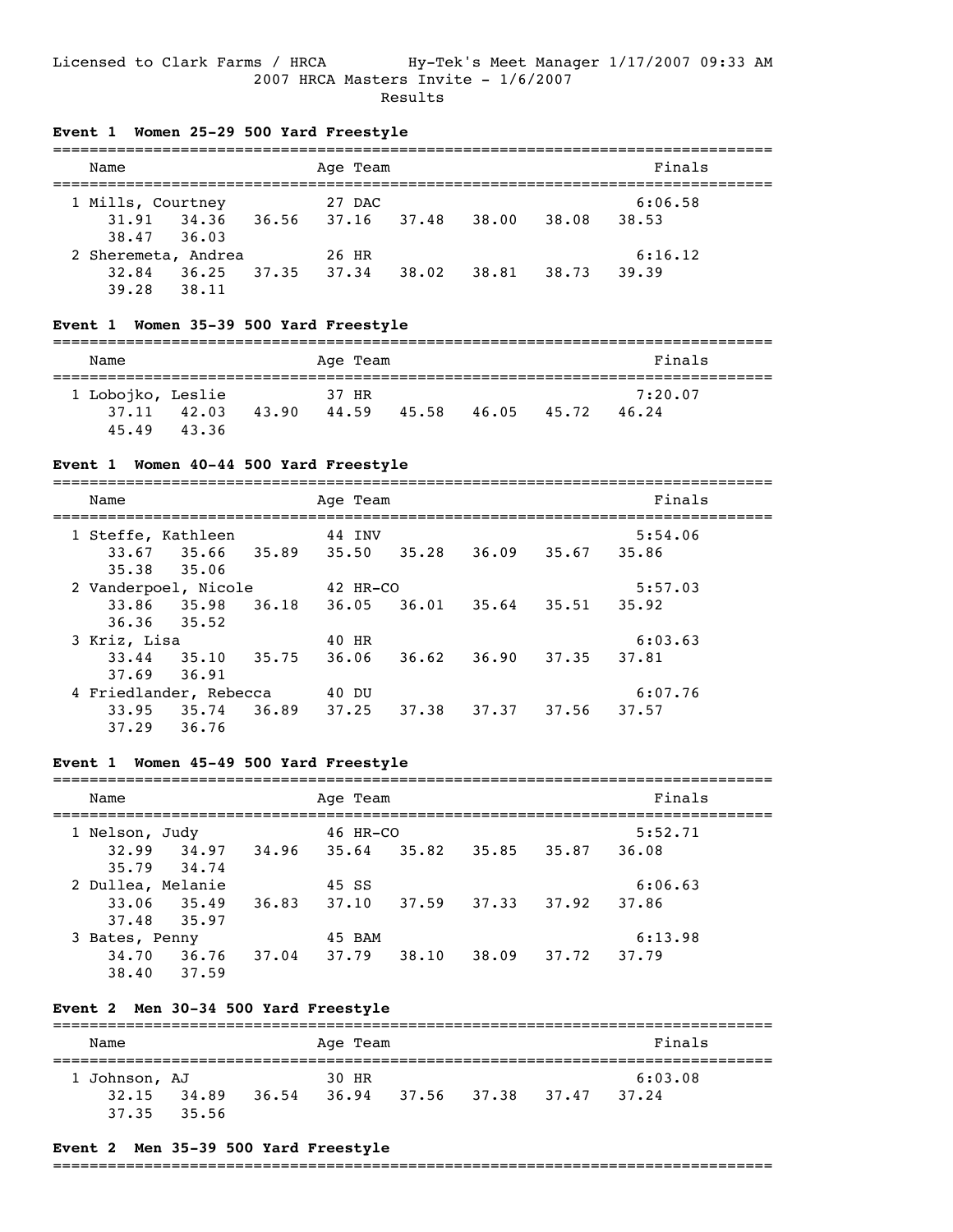Name **Age Team** Age Team Finals =============================================================================== 1 Collins, Rob 39 Unattached 6:32.01 35.20 39.07 39.78 39.85 39.98 40.32 40.02 40.07 40.31 37.41

## **Event 2 Men 40-44 500 Yard Freestyle**

| Name               | Age Team       |                | Finals         |
|--------------------|----------------|----------------|----------------|
| Evans, Thomas<br>1 | 41 DAC         |                | 5:48.98        |
| 30.58<br>32.95     | 34.66<br>33.86 | 35.32<br>35.82 | 35.85<br>36.93 |
| 36.93 36.08        |                |                |                |
| -- Alfino, Peter   | 44 HR          |                | DO             |
| False start        |                |                |                |
| 36.12<br>38.38     | 39.45<br>40.14 | 40.76<br>41.13 | 41.75<br>41.42 |
| 40.93<br>38.57     |                |                |                |

#### **Event 2 Men 45-49 500 Yard Freestyle**

| Name             |                      |       | Age Team  |       |       |       | Finals  |
|------------------|----------------------|-------|-----------|-------|-------|-------|---------|
| 1 Nelson, Kurt   |                      |       | 47 HR     |       |       |       | 5:31.71 |
| 30.66            | 32.91                | 33.68 | 33.91     | 33.48 | 33.22 | 33.47 | 33.81   |
| 33.87            | 32.70                |       |           |       |       |       |         |
|                  | 2 Nolte, Christopher |       | 49 INV-CO |       |       |       | 5:36.23 |
| 30.54            | 33.03                | 33.60 | 33.93     | 33.84 | 34.14 | 34,46 | 34.61   |
| 34.48            | 33.60                |       |           |       |       |       |         |
| 3 Johnston, Mark |                      |       | 46 INV    |       |       |       | 5:54.14 |
| 31.98            | 35.67                | 36.42 | 36.75     | 36.44 | 36.91 | 36.50 | 35.83   |
| 34.33            | 33.31                |       |           |       |       |       |         |
| 4 O'Keeffe, John |                      |       | 45 BB     |       |       |       | 7:49.05 |
| 39.59            | 43.65                | 44.88 | 47.45     | 47.90 | 48.81 | 48.80 | 50.40   |
| 50.55            | 47.02                |       |           |       |       |       |         |

## **Event 2 Men 50-54 500 Yard Freestyle**

| Name           |                 |       | Age Team |       |       |       | Finals  |  |
|----------------|-----------------|-------|----------|-------|-------|-------|---------|--|
| 1 Hughes, John |                 |       | 53 HR    |       |       |       | 5:26.24 |  |
|                | $30.11$ $33.03$ | 33.78 | 33.63    | 33.09 | 32.57 | 32.25 | 32.48   |  |
| 32.61          | 32.69           |       |          |       |       |       |         |  |

## **Event 2 Men 55-59 500 Yard Freestyle**

| Name                    |       |       |       | Age Team |       |       |       | Finals  |  |
|-------------------------|-------|-------|-------|----------|-------|-------|-------|---------|--|
| 1 Townsend, Cecil       |       |       |       | 59 PP    |       |       |       | 6:29.68 |  |
| $1:54.54$ 39.93 1:20.05 | 37.51 |       | 39.67 |          |       |       |       |         |  |
| 2 Orendorff, Michael    |       |       | 55 PP |          |       |       |       | 7:04.77 |  |
| 38.21                   | 42.39 | 42.56 | 43.43 |          | 43.28 | 43.47 | 43.50 | 43.84   |  |
| 43.23                   | 40.86 |       |       |          |       |       |       |         |  |

## **Event 2 Men 60-64 500 Yard Freestyle**

| Name             |                | Age Team      |       |       |         |  |  |  |  |
|------------------|----------------|---------------|-------|-------|---------|--|--|--|--|
| 1 Selles, Carl   |                | 60 Unattached |       |       | 6:05.07 |  |  |  |  |
| 32.28<br>34.40   | 36.26          | 37.01 37.44   | 37.74 | 38.06 | 37.48   |  |  |  |  |
| 37.77 36.63      |                |               |       |       |         |  |  |  |  |
| 2 Abrahams, Rich |                | 61 Unattached |       |       | 6:13.19 |  |  |  |  |
| 34.18<br>37.52   | 37.85<br>38.68 | 38.38         | 38.20 | 38.19 | 38.12   |  |  |  |  |
| 34.97<br>37.10   |                |               |       |       |         |  |  |  |  |
| 3 Burson, Bill   | SS-CO          |               |       |       | 6:42.87 |  |  |  |  |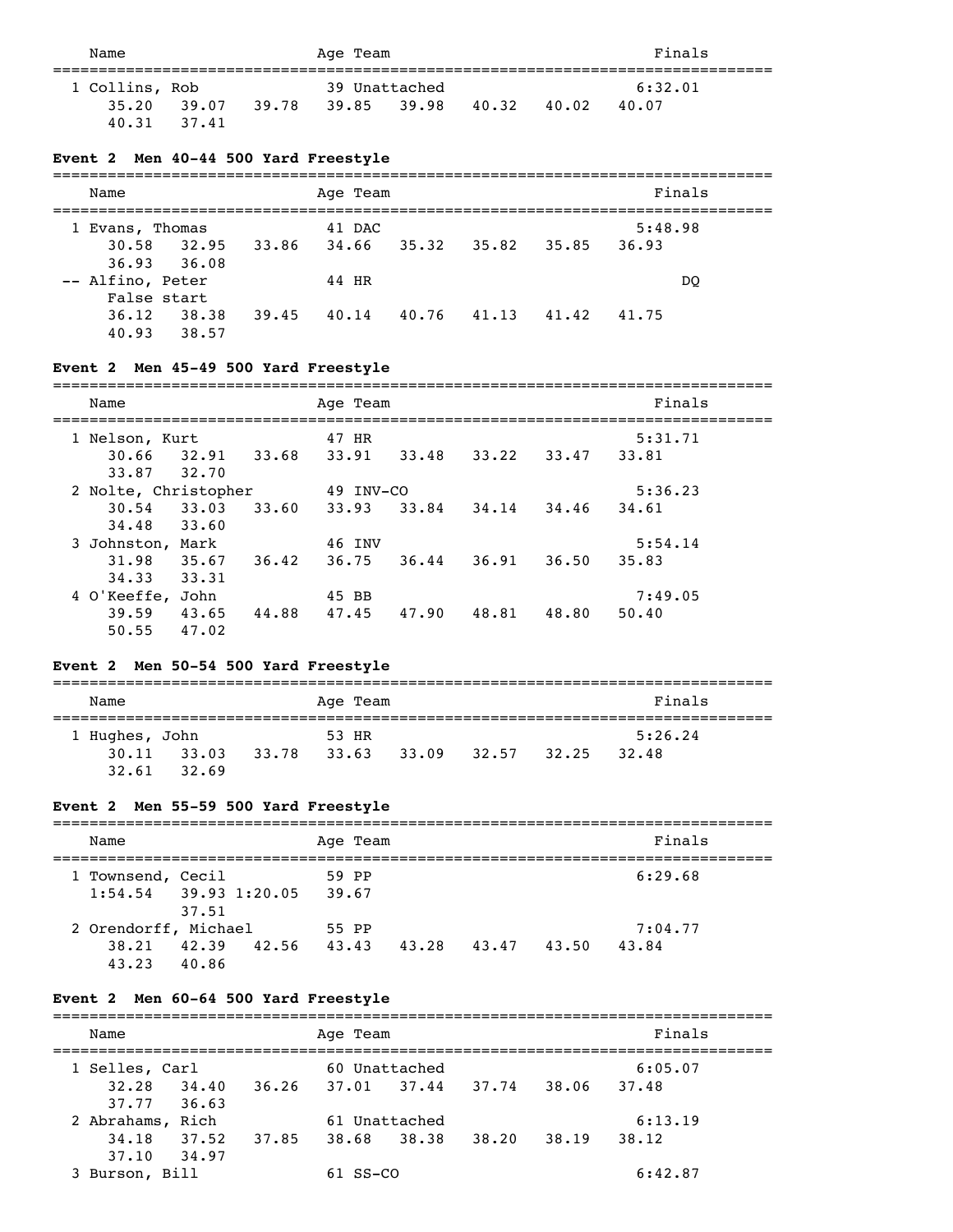|                | 35.77          | 39.90<br>40.44 39.32                      |                                                                        |                |                    |               | 40.32 40.74 41.07 40.38 42.44             | 42.49          |
|----------------|----------------|-------------------------------------------|------------------------------------------------------------------------|----------------|--------------------|---------------|-------------------------------------------|----------------|
| -------------- |                |                                           | Event 2 Men 65-69 500 Yard Freestyle<br>============================== |                |                    |               |                                           |                |
|                | Name           |                                           |                                                                        |                | Age Team           |               |                                           | Finals         |
|                | 46.13<br>44.11 | 1 Chessnoe, Michael<br>43.79              |                                                                        |                | 65 DU-CO           |               | 49.82 49.96 49.10 48.19 47.17 46.68 45.47 | 7:50.42        |
|                |                |                                           | Event 3 Women 18-24 50 Yard Butterfly                                  |                |                    |               |                                           |                |
|                | Name           |                                           |                                                                        |                | Age Team           |               |                                           | Finals         |
|                |                | 1 Bond, Katya                             |                                                                        |                |                    | 18 Unattached |                                           | 36.99          |
|                |                |                                           | Event 3 Women 30-34 50 Yard Butterfly                                  |                |                    |               |                                           |                |
|                | Name           |                                           | ====================================                                   |                | Age Team           |               |                                           | Finals         |
|                |                | 1 Shockley, Kathy                         |                                                                        | 32 HR          |                    |               |                                           | 32.69          |
| <b>Event 3</b> |                |                                           | Women 35-39 50 Yard Butterfly                                          |                |                    |               |                                           |                |
|                | Name           |                                           |                                                                        |                | Age Team           |               |                                           | Finals         |
|                |                | 1 DeBever, Alexandra                      | 38 HR-CO                                                               |                |                    |               |                                           | 36.25          |
| Event 3        |                |                                           | Women 40-44 50 Yard Butterfly                                          |                |                    |               |                                           |                |
|                | Name           |                                           |                                                                        |                | Age Team           |               |                                           | Finals         |
|                |                | 1 Friedlander, Rebecca<br>2 Peters, Leigh |                                                                        | 40 DU<br>43 HR |                    |               |                                           | 32.02<br>39.48 |
| Event 3        |                |                                           | Women 45-49 50 Yard Butterfly                                          |                |                    |               |                                           |                |
|                | Name           |                                           |                                                                        |                | Age Team           |               |                                           | Finals         |
|                |                | 1 Nelson, Judy<br>2 Bates, Penny          |                                                                        |                | 46 HR-CO<br>45 BAM |               |                                           | 31.72<br>34.44 |
| Event 3        |                |                                           | Women 50-54 50 Yard Butterfly<br>=============================         |                |                    |               |                                           |                |
|                | Name           | ---------------------                     |                                                                        |                | Age Team           |               |                                           | Finals         |
|                |                | 1 Pyle, Rebecca                           |                                                                        |                | 50 SS              |               |                                           | 35.47          |
| Event 4        |                |                                           | Men 25-29 50 Yard Butterfly                                            |                |                    |               |                                           | -------------- |
|                | Name           |                                           |                                                                        |                | Age Team           |               |                                           | Finals         |
|                |                | 1 Schwartzkopf, Jess                      |                                                                        |                | 27 AUR             |               |                                           | 25.29          |
| Event 4        |                |                                           | Men 35-39 50 Yard Butterfly                                            |                |                    |               |                                           |                |
|                | Name           |                                           |                                                                        |                | Age Team           |               |                                           | Finals         |
|                |                | 1 Roddin, Jeffery                         |                                                                        |                | 37 MAM             |               |                                           | 24.74          |
| <b>Event 4</b> |                |                                           | Men 40-44 50 Yard Butterfly                                            |                |                    |               |                                           |                |

| Name       | 1 A<br>-77 |      |
|------------|------------|------|
| $ -$<br>__ |            | ____ |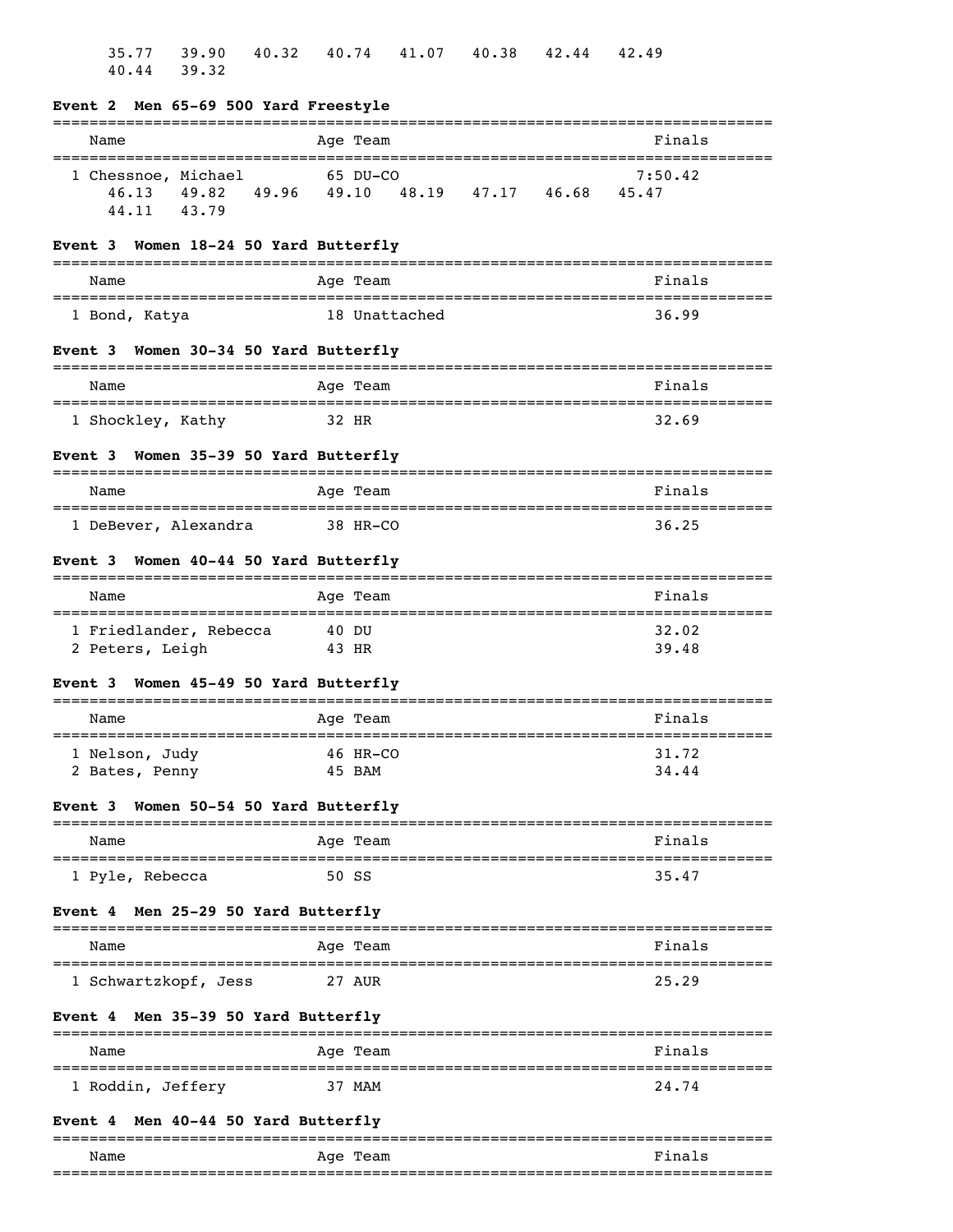| -- Hoyt, Brian        | 40 THOR | DC |
|-----------------------|---------|----|
| Non-simultaneous arms |         |    |

| Finals<br>Age Team<br>Name<br>1 Stehlin, Ed<br>27.91<br>51 Unattached<br>28.72<br>50 PP<br>2 Roth, John<br>30.78<br>3 Strobel, Barney<br>51 INV<br>37.86<br>4 Heins, Don<br>52 BB<br>Men 55-59 50 Yard Butterfly<br>Event 4<br>Finals<br>Age Team<br>Name<br>1 Orendorff, Michael<br>33.40<br>55 PP<br>36.22<br>2 Townsend, Cecil<br>59 PP<br>Event 4 Men 60-64 50 Yard Butterfly<br>Finals<br>Name<br>Age Team<br>26.50<br>1 Abrahams, Rich<br>61 Unattached<br>28.69<br>2 Selles, Carl<br>60 Unattached<br>Event 4 Men 65-69 50 Yard Butterfly<br>Finals<br>Name<br>Age Team<br>34.83<br>1 McCray, Richard<br>69 BAM-CO<br>Event 4 Men 70-74 50 Yard Butterfly<br>Finals<br>Name<br>Age Team<br>70 INV-CO<br>1 Plummer, Mark<br>44.91<br>Women 40-44 100 Yard Backstroke<br><b>Event 5</b><br>Finals<br>Age Team<br>Name<br>---------<br>1 Golding, Sandy<br>1:23.19<br>43 SS<br>1:23.47<br>2 Johnson, Deanna<br>43 HR<br>43.34<br>40.13<br>Men 25-29 100 Yard Backstroke<br>Event 6<br>Finals<br>Age Team<br>Name<br>1 Caswell, Ian<br>27 BB<br>58.49<br>29.23<br>29.26<br>2 Sheremeta, Nicholas<br>58.95<br>28 INV<br>28.94<br>30.01<br>3 Lawler, Max<br>1:04.11<br>28 BAM<br>30.83<br>33.28<br>Event 6 Men 40-44 100 Yard Backstroke<br>Finals<br>Name<br>Age Team | Event 4 Men 50-54 50 Yard Butterfly |  |
|-------------------------------------------------------------------------------------------------------------------------------------------------------------------------------------------------------------------------------------------------------------------------------------------------------------------------------------------------------------------------------------------------------------------------------------------------------------------------------------------------------------------------------------------------------------------------------------------------------------------------------------------------------------------------------------------------------------------------------------------------------------------------------------------------------------------------------------------------------------------------------------------------------------------------------------------------------------------------------------------------------------------------------------------------------------------------------------------------------------------------------------------------------------------------------------------------------------------------------------------------------------------------|-------------------------------------|--|
|                                                                                                                                                                                                                                                                                                                                                                                                                                                                                                                                                                                                                                                                                                                                                                                                                                                                                                                                                                                                                                                                                                                                                                                                                                                                         |                                     |  |
|                                                                                                                                                                                                                                                                                                                                                                                                                                                                                                                                                                                                                                                                                                                                                                                                                                                                                                                                                                                                                                                                                                                                                                                                                                                                         |                                     |  |
|                                                                                                                                                                                                                                                                                                                                                                                                                                                                                                                                                                                                                                                                                                                                                                                                                                                                                                                                                                                                                                                                                                                                                                                                                                                                         |                                     |  |
|                                                                                                                                                                                                                                                                                                                                                                                                                                                                                                                                                                                                                                                                                                                                                                                                                                                                                                                                                                                                                                                                                                                                                                                                                                                                         |                                     |  |
|                                                                                                                                                                                                                                                                                                                                                                                                                                                                                                                                                                                                                                                                                                                                                                                                                                                                                                                                                                                                                                                                                                                                                                                                                                                                         |                                     |  |
|                                                                                                                                                                                                                                                                                                                                                                                                                                                                                                                                                                                                                                                                                                                                                                                                                                                                                                                                                                                                                                                                                                                                                                                                                                                                         |                                     |  |
|                                                                                                                                                                                                                                                                                                                                                                                                                                                                                                                                                                                                                                                                                                                                                                                                                                                                                                                                                                                                                                                                                                                                                                                                                                                                         |                                     |  |
|                                                                                                                                                                                                                                                                                                                                                                                                                                                                                                                                                                                                                                                                                                                                                                                                                                                                                                                                                                                                                                                                                                                                                                                                                                                                         |                                     |  |
|                                                                                                                                                                                                                                                                                                                                                                                                                                                                                                                                                                                                                                                                                                                                                                                                                                                                                                                                                                                                                                                                                                                                                                                                                                                                         |                                     |  |
|                                                                                                                                                                                                                                                                                                                                                                                                                                                                                                                                                                                                                                                                                                                                                                                                                                                                                                                                                                                                                                                                                                                                                                                                                                                                         |                                     |  |
|                                                                                                                                                                                                                                                                                                                                                                                                                                                                                                                                                                                                                                                                                                                                                                                                                                                                                                                                                                                                                                                                                                                                                                                                                                                                         |                                     |  |
|                                                                                                                                                                                                                                                                                                                                                                                                                                                                                                                                                                                                                                                                                                                                                                                                                                                                                                                                                                                                                                                                                                                                                                                                                                                                         |                                     |  |
|                                                                                                                                                                                                                                                                                                                                                                                                                                                                                                                                                                                                                                                                                                                                                                                                                                                                                                                                                                                                                                                                                                                                                                                                                                                                         |                                     |  |
|                                                                                                                                                                                                                                                                                                                                                                                                                                                                                                                                                                                                                                                                                                                                                                                                                                                                                                                                                                                                                                                                                                                                                                                                                                                                         |                                     |  |
|                                                                                                                                                                                                                                                                                                                                                                                                                                                                                                                                                                                                                                                                                                                                                                                                                                                                                                                                                                                                                                                                                                                                                                                                                                                                         |                                     |  |
|                                                                                                                                                                                                                                                                                                                                                                                                                                                                                                                                                                                                                                                                                                                                                                                                                                                                                                                                                                                                                                                                                                                                                                                                                                                                         |                                     |  |
|                                                                                                                                                                                                                                                                                                                                                                                                                                                                                                                                                                                                                                                                                                                                                                                                                                                                                                                                                                                                                                                                                                                                                                                                                                                                         |                                     |  |
|                                                                                                                                                                                                                                                                                                                                                                                                                                                                                                                                                                                                                                                                                                                                                                                                                                                                                                                                                                                                                                                                                                                                                                                                                                                                         |                                     |  |
|                                                                                                                                                                                                                                                                                                                                                                                                                                                                                                                                                                                                                                                                                                                                                                                                                                                                                                                                                                                                                                                                                                                                                                                                                                                                         |                                     |  |
|                                                                                                                                                                                                                                                                                                                                                                                                                                                                                                                                                                                                                                                                                                                                                                                                                                                                                                                                                                                                                                                                                                                                                                                                                                                                         |                                     |  |
|                                                                                                                                                                                                                                                                                                                                                                                                                                                                                                                                                                                                                                                                                                                                                                                                                                                                                                                                                                                                                                                                                                                                                                                                                                                                         |                                     |  |
|                                                                                                                                                                                                                                                                                                                                                                                                                                                                                                                                                                                                                                                                                                                                                                                                                                                                                                                                                                                                                                                                                                                                                                                                                                                                         |                                     |  |
|                                                                                                                                                                                                                                                                                                                                                                                                                                                                                                                                                                                                                                                                                                                                                                                                                                                                                                                                                                                                                                                                                                                                                                                                                                                                         |                                     |  |
|                                                                                                                                                                                                                                                                                                                                                                                                                                                                                                                                                                                                                                                                                                                                                                                                                                                                                                                                                                                                                                                                                                                                                                                                                                                                         |                                     |  |
|                                                                                                                                                                                                                                                                                                                                                                                                                                                                                                                                                                                                                                                                                                                                                                                                                                                                                                                                                                                                                                                                                                                                                                                                                                                                         |                                     |  |
|                                                                                                                                                                                                                                                                                                                                                                                                                                                                                                                                                                                                                                                                                                                                                                                                                                                                                                                                                                                                                                                                                                                                                                                                                                                                         |                                     |  |
|                                                                                                                                                                                                                                                                                                                                                                                                                                                                                                                                                                                                                                                                                                                                                                                                                                                                                                                                                                                                                                                                                                                                                                                                                                                                         |                                     |  |
|                                                                                                                                                                                                                                                                                                                                                                                                                                                                                                                                                                                                                                                                                                                                                                                                                                                                                                                                                                                                                                                                                                                                                                                                                                                                         |                                     |  |
|                                                                                                                                                                                                                                                                                                                                                                                                                                                                                                                                                                                                                                                                                                                                                                                                                                                                                                                                                                                                                                                                                                                                                                                                                                                                         |                                     |  |
|                                                                                                                                                                                                                                                                                                                                                                                                                                                                                                                                                                                                                                                                                                                                                                                                                                                                                                                                                                                                                                                                                                                                                                                                                                                                         |                                     |  |
|                                                                                                                                                                                                                                                                                                                                                                                                                                                                                                                                                                                                                                                                                                                                                                                                                                                                                                                                                                                                                                                                                                                                                                                                                                                                         |                                     |  |
|                                                                                                                                                                                                                                                                                                                                                                                                                                                                                                                                                                                                                                                                                                                                                                                                                                                                                                                                                                                                                                                                                                                                                                                                                                                                         |                                     |  |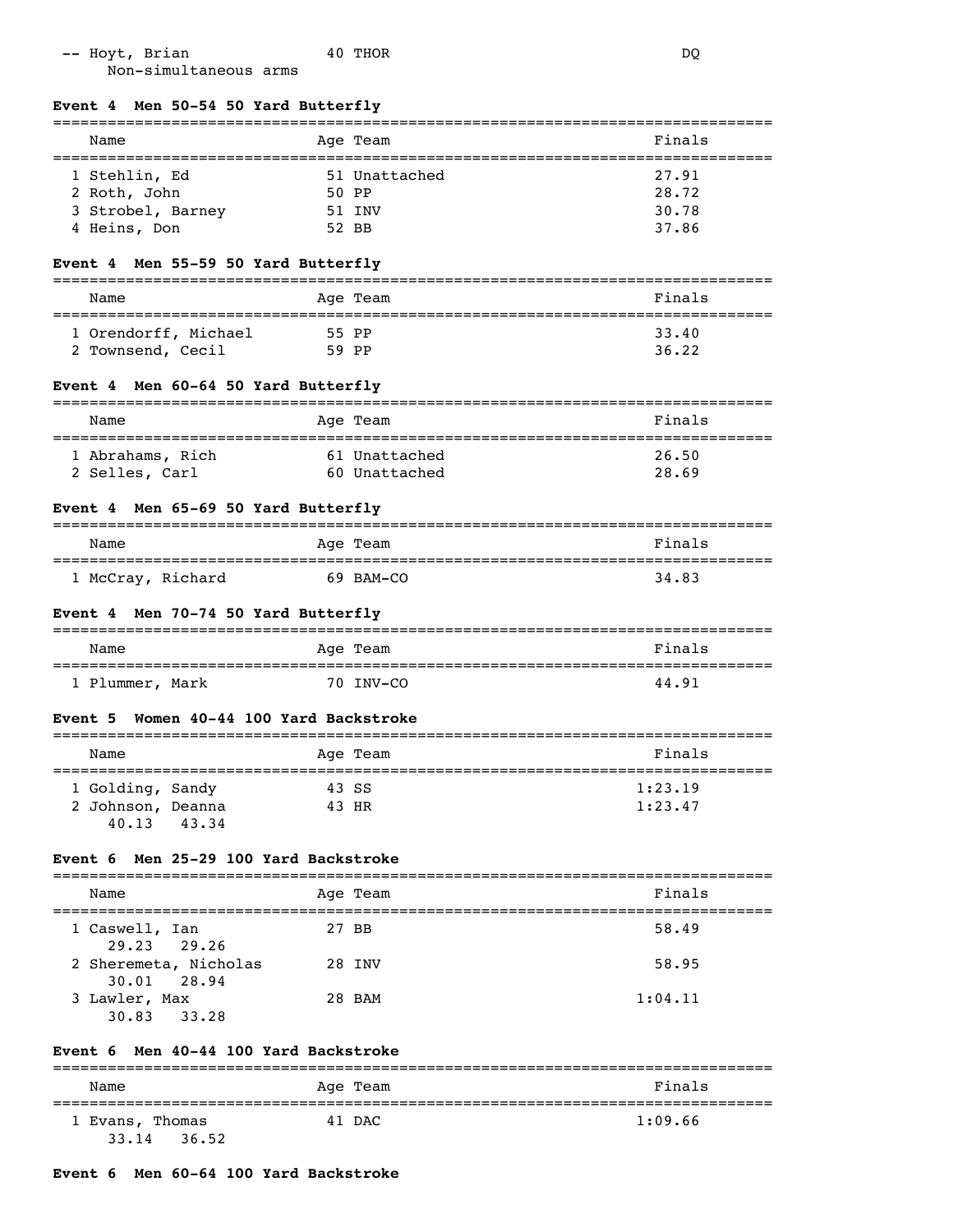| Name           | Age Team      | Finals  |
|----------------|---------------|---------|
| 1 Neuls, Allen | 63 Unattached | 1:16.54 |
| 36.59<br>39.95 |               |         |

#### **Event 6 Men 65-69 100 Yard Backstroke**

| Name                      |       | Age Team  | Finals  |
|---------------------------|-------|-----------|---------|
| 1 Reynolds, Bing<br>54.74 | 59.16 | 66 BAM-CO | 1:53.90 |

#### **Event 7 Women 25-29 200 Yard Breaststroke**

| Name                |       |       | Age Team | Finals  |
|---------------------|-------|-------|----------|---------|
|                     |       |       |          |         |
| 1 Sheremeta, Andrea |       |       | 26 HR    | 2:45.29 |
| 37.79 42.16         | 42.76 | 42.58 |          |         |
| 2 Mills, Courtney   |       |       | 27 DAC   | 2:51.10 |
| 42.77<br>37.99      | 45.58 | 44.76 |          |         |

#### **Event 7 Women 40-44 200 Yard Breaststroke**

| Name                    |       |       | Age Team        | Finals  |
|-------------------------|-------|-------|-----------------|---------|
| 1 Crino, Heidi<br>42.63 | 48.71 | 49.18 | 40 INV<br>50.17 | 3:10.69 |

#### **Event 7 Women 45-49 200 Yard Breaststroke**

| Name           |       |       |       | Age Team | Finals  |
|----------------|-------|-------|-------|----------|---------|
| 1 Nolte, Susan |       |       |       | 45 INV   | 3:21.92 |
| 45.40          | 50.65 | 52.52 | 53.35 |          |         |

#### **Event 8 Men 40-44 200 Yard Breaststroke**

| Name                       |       |       | Age Team |                  | Finals  |
|----------------------------|-------|-------|----------|------------------|---------|
| 1 Brostuen, David<br>36.88 | 42.54 | 42.78 | 40.81    | 42 Unattached-CO | 2:43.01 |

#### **Event 8 Men 45-49 200 Yard Breaststroke**

| Name             |       |       |       | Age Team | Finals  |
|------------------|-------|-------|-------|----------|---------|
| 1 O'Keeffe, John |       |       | 45 BB |          | 3:22.63 |
| 43.73            | 50.60 | 54.66 | 53.64 |          |         |

#### **Event 8 Men 50-54 200 Yard Breaststroke**

| Name         |       |       |       | Age Team | Finals  |
|--------------|-------|-------|-------|----------|---------|
| 1 Heins, Don |       |       | 52 BB |          | 3:31.91 |
| 47.99        | 54.66 | 56.42 | 52.84 |          |         |

#### **Event 8 Men 60-64 200 Yard Breaststroke**

| Name                    |       |       | Age Team          | Finals  |
|-------------------------|-------|-------|-------------------|---------|
| 1 Burson, Bill<br>42.46 | 48.42 | 50.16 | 61 SS-CO<br>49.50 | 3:10.54 |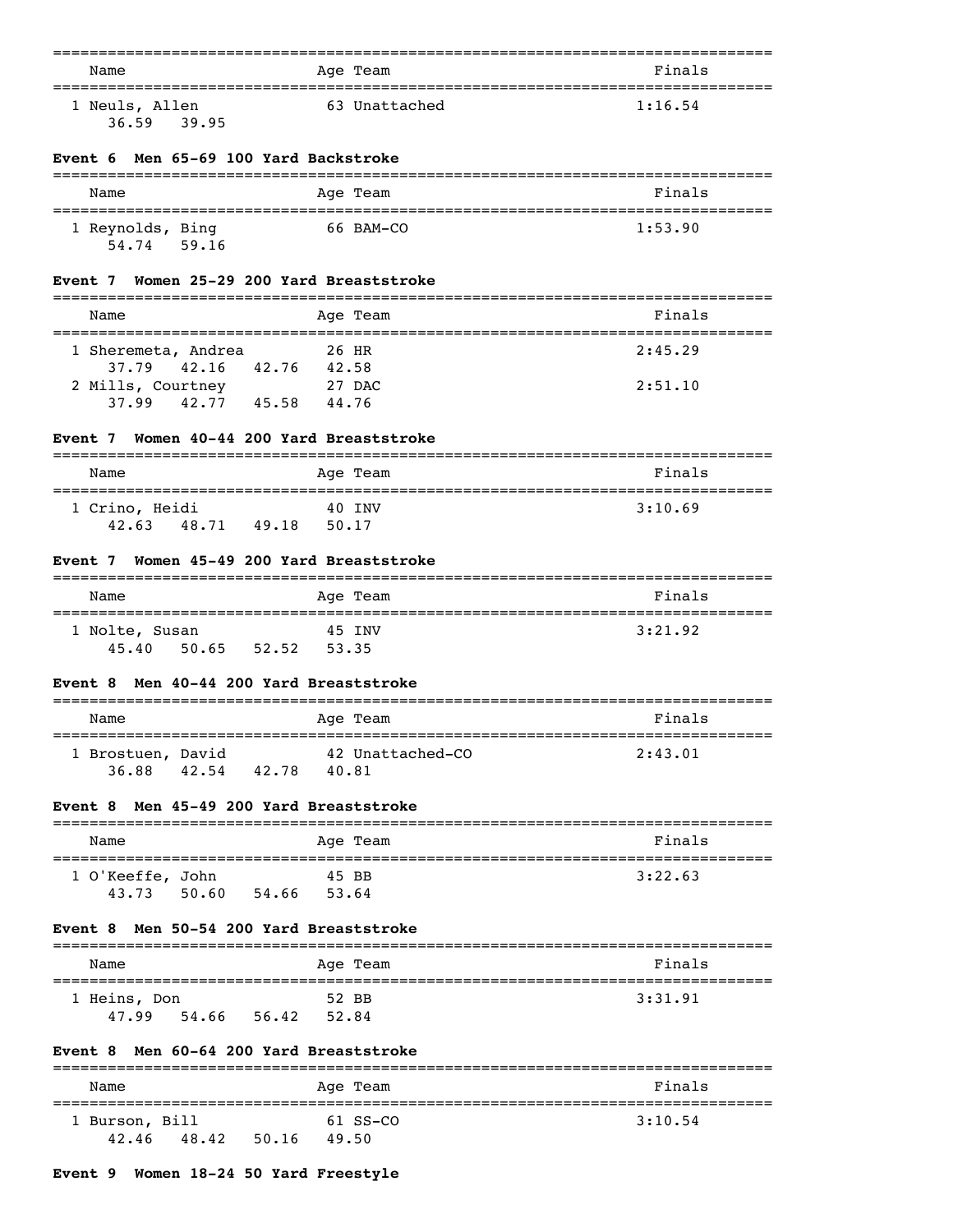| Name                                            | Age Team          | Finals                            |
|-------------------------------------------------|-------------------|-----------------------------------|
| 1 Bond, Katya                                   | 18 Unattached     | 28.08                             |
| Women 25-29 50 Yard Freestyle<br>Event 9        |                   |                                   |
| Name                                            | Age Team          | Finals                            |
| 1 Mills, Courtney                               | 27 DAC            | 28.44                             |
| Women 30-34 50 Yard Freestyle<br>Event 9        |                   |                                   |
| Name                                            | Age Team          | Finals                            |
| 1 Shockley, Kathy                               | 32 HR             | 28.74                             |
| Women 35-39 50 Yard Freestyle<br><b>Event 9</b> |                   |                                   |
| Name                                            | Age Team          | Finals                            |
|                                                 |                   |                                   |
| 1 Lobojko, Leslie<br>2 DeBever, Alexandra       | 37 HR<br>38 HR-CO | 31.64<br>31.80                    |
| 3 Hendren, Sara                                 | 37 HR             | 37.67                             |
|                                                 |                   |                                   |
| Women 40-44 50 Yard Freestyle<br><b>Event 9</b> |                   |                                   |
| Name                                            | Age Team          | Finals<br>======================= |
| 1 Hagadorn, Heather                             | 41 DU             | 29.60                             |
| 2 Crino, Heidi                                  | 40 INV            | 30.47                             |
| 3 Golding, Sandy                                | 43 SS             | 34.61                             |
|                                                 |                   |                                   |
| Women 45-49 50 Yard Freestyle<br><b>Event</b> 9 | -----------       |                                   |
| Name                                            | Age Team          | Finals                            |
| 1 Garnier, Kathy                                | 46 INV            | 26.31                             |
| 2 Tatnall, Suzy                                 | 47 HR             | 29.45                             |
| 3 Hill, Julie                                   | 49 HR             | 33.92                             |
| 4 Spahn, Jan                                    | 49 HR             | 35.05                             |
| 5 Sortwell, Andrea                              | 47 BB             | 36.60                             |
|                                                 |                   |                                   |
| Women 50-54 50 Yard Freestyle<br>Event 9        |                   |                                   |
| Name                                            | Age Team          | Finals                            |
| 1 Slavec, Deborah                               | 53 HR-CO          | 33.78                             |
| Women 70-74 50 Yard Freestyle<br>Event 9        |                   |                                   |
| Name                                            | Age Team          | Finals                            |
| 1 Ryman, Donna                                  | 70 INV            | 40.54                             |
| Men 25-29 50 Yard Freestyle<br>Event 10         |                   | ;====================             |
| Name                                            | Age Team          | Finals                            |
| 1 Lawler, Max                                   | 28 BAM            | 25.61                             |
| 2 Johnson, Brett                                | 27 DU-CO          | 26.56                             |
|                                                 |                   |                                   |
| <b>Event 10</b><br>Men 35-39 50 Yard Freestyle  |                   |                                   |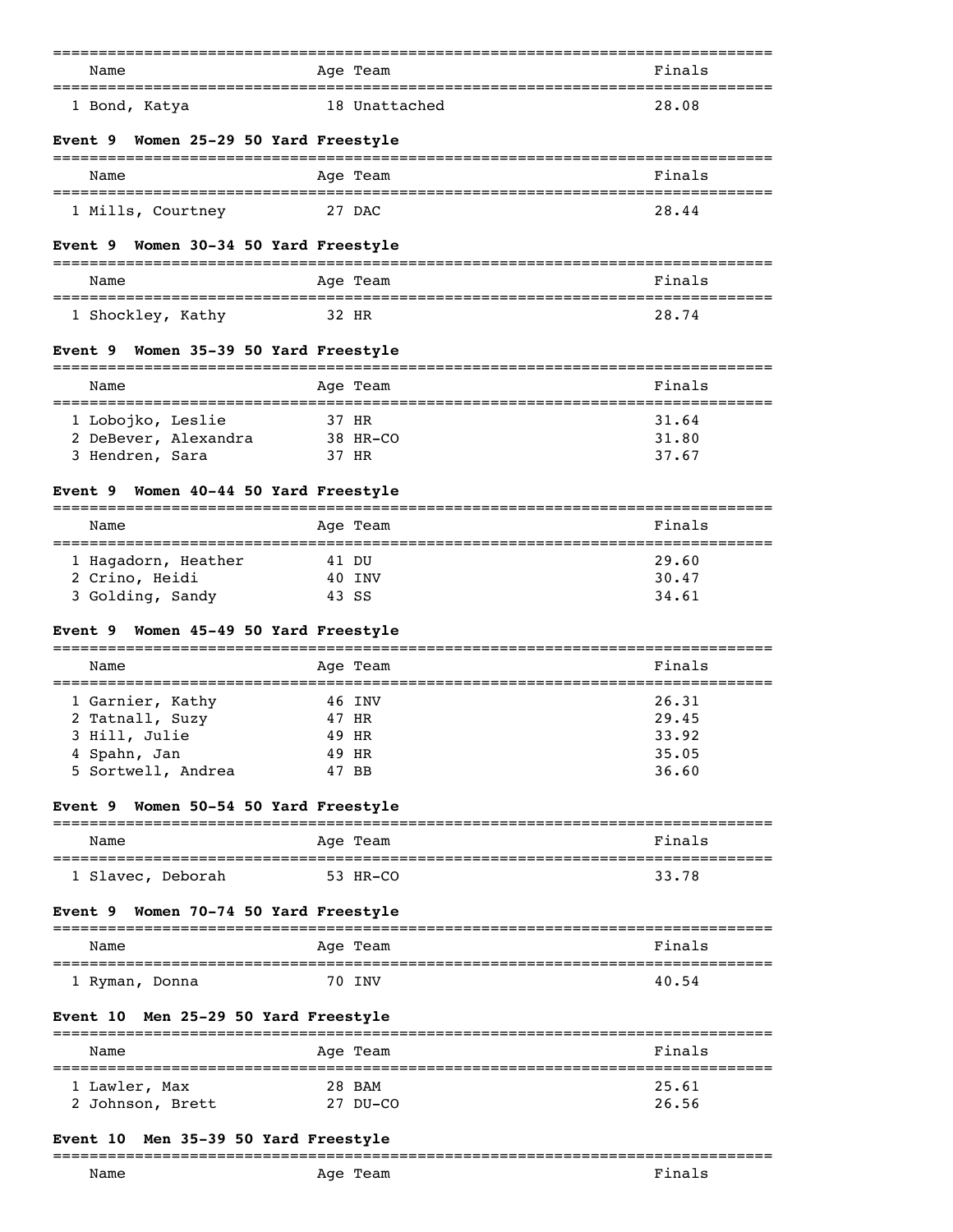| 1 Collins, Rob                                    | 39 Unattached                             | 27.81               |
|---------------------------------------------------|-------------------------------------------|---------------------|
| Men 40-44 50 Yard Freestyle<br>Event 10           |                                           |                     |
| Name                                              | Aqe Team                                  | Finals              |
| 1 Cox, Randy                                      | 44 BAM                                    | 23.66               |
| 2 Dajnowicz, Mark                                 | 41 HR                                     | 24.97               |
| 3 Hoyt, Brian                                     | 40 THOR                                   | 26.62               |
| Men 45-49 50 Yard Freestyle<br><b>Event</b> 10    |                                           |                     |
| Name                                              | Age Team                                  | Finals              |
| 1 Engle, Curt D                                   | 45 HR-CO                                  | 24.30               |
| Men 50-54 50 Yard Freestyle<br><b>Event 10</b>    |                                           |                     |
| Name                                              | Age Team                                  | Finals              |
|                                                   | 51 Unattached                             | 25.93               |
| 1 Stehlin, Ed<br>2 Roth, John                     | 50 PP                                     | 26.57               |
| 3 Strobel, Barney                                 | 51 INV                                    | 28.27               |
|                                                   |                                           |                     |
| Men 55-59 50 Yard Freestyle<br>Event 10           |                                           |                     |
| Name                                              | Age Team                                  | Finals              |
| 1 Townsend, Cecil                                 | 59 PP                                     | 28.82               |
| Men 60-64 50 Yard Freestyle<br>Event 10           |                                           |                     |
| Name                                              | Age Team                                  | Finals<br>--------- |
| 1 Selles, Carl                                    | 60 Unattached                             | 25.97               |
| Men 65-69 50 Yard Freestyle<br>Event 10           |                                           |                     |
| Name                                              | Age Team                                  | Finals              |
| 1 McCray, Richard                                 | 69 BAM-CO                                 | 31.01               |
| 2 Reynolds, Bing                                  | 66 BAM-CO                                 | 44.39               |
| Men 70-74 50 Yard Freestyle<br>Event 10           |                                           |                     |
| Name                                              | =============================<br>Age Team | Finals              |
| ---------------<br>1 Plummer, Mark                | ---------------<br>70 INV-CO              | 35.52               |
| Women 40-44 100 Yard Butterfly<br><b>Event 11</b> |                                           |                     |
|                                                   |                                           |                     |
| Name                                              | Age Team                                  | Finals              |
| 1 Kriz, Lisa<br>33.24<br>37.58                    | 40 HR                                     | 1:10.82             |
| -- Steffe, Kathleen                               | 44 INV                                    | <sub>DO</sub>       |
| False start                                       |                                           |                     |
| 36.35<br>32.43                                    |                                           |                     |
|                                                   |                                           |                     |
| Women 45-49 100 Yard Butterfly<br><b>Event 11</b> |                                           |                     |
|                                                   |                                           |                     |

| Name           | Age Team | Finals  |
|----------------|----------|---------|
| 1 Nelson, Judy | 46 HR-CO | 1:10.40 |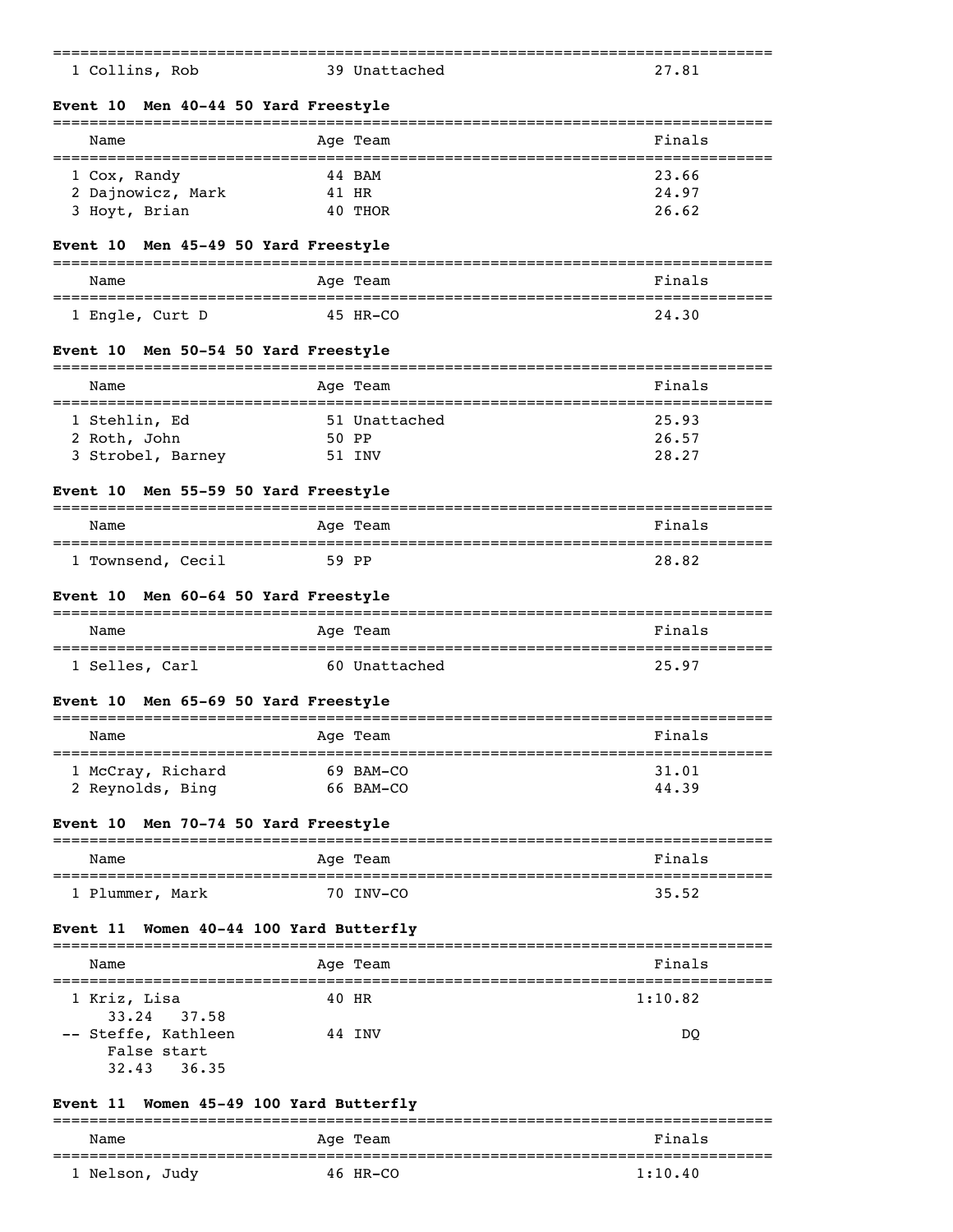| 33.41 36.99       |       |         |
|-------------------|-------|---------|
| 2 Dullea, Melanie | 45 SS | 1:14.63 |
| $35.04$ $39.59$   |       |         |

## **Event 11 Women 50-54 100 Yard Butterfly**

| Name                              | Age Team | Finals  |
|-----------------------------------|----------|---------|
| 1 Pyle, Rebecca<br>37.03<br>41.81 | 50 SS    | 1:18.84 |

## **Event 12 Men 25-29 100 Yard Butterfly**

| Name                                |       | Age Team | Finals  |
|-------------------------------------|-------|----------|---------|
| 1 Schwartzkopf, Jess<br>26.08 29.98 |       | 27 AUR   | 56.06   |
| 2 Caswell, Ian<br>28.16<br>32.59    | 27 BB |          | 1:00.75 |

## **Event 12 Men 35-39 100 Yard Butterfly**

| Name                       |       | Age Team | Finals |
|----------------------------|-------|----------|--------|
| 1 Roddin, Jeffery<br>25.99 | 28.59 | 37 MAM   | 54.58  |

# **Event 12 Men 45-49 100 Yard Butterfly**

| Name                                | Age Team  | Finals  |
|-------------------------------------|-----------|---------|
| 1 Johnston, Mark<br>27.58 32.08     | 46 INV    | 59.66   |
| 2 Nelson, Kurt<br>28.37 32.88       | 47 HR     | 1:01.25 |
| 3 Nolte, Christopher<br>29.28 34.07 | 49 INV-CO | 1:03.35 |

## **Event 12 Men 55-59 100 Yard Butterfly**

| Name                    |       | Age Team | Finals  |
|-------------------------|-------|----------|---------|
| 1 Carney, Kent<br>36.08 | 45.77 | 59 EVER  | 1:21.85 |

#### **Event 12 Men 60-64 100 Yard Butterfly**

| Name                            | Age Team      | Finals  |
|---------------------------------|---------------|---------|
| 1 Abrahams, Rich<br>29.29 33.08 | 61 Unattached | 1:02.37 |
| 2 Selles, Carl<br>31.78 37.11   | 60 Unattached | 1:08.89 |

#### **Event 13 Women 40-44 200 Yard Backstroke**

| Name                 |       |       |       | Age Team | Finals  |
|----------------------|-------|-------|-------|----------|---------|
|                      |       |       |       |          |         |
| 1 Vanderpoel, Nicole |       |       |       | 42 HR-CO | 2:40.40 |
| 39.32                | 40.41 | 40.73 | 39.94 |          |         |

#### **Event 13 Women 45-49 200 Yard Backstroke**

|      |             | ___   |
|------|-------------|-------|
| Name | Age<br>Team | ∽יהמי |
|      |             |       |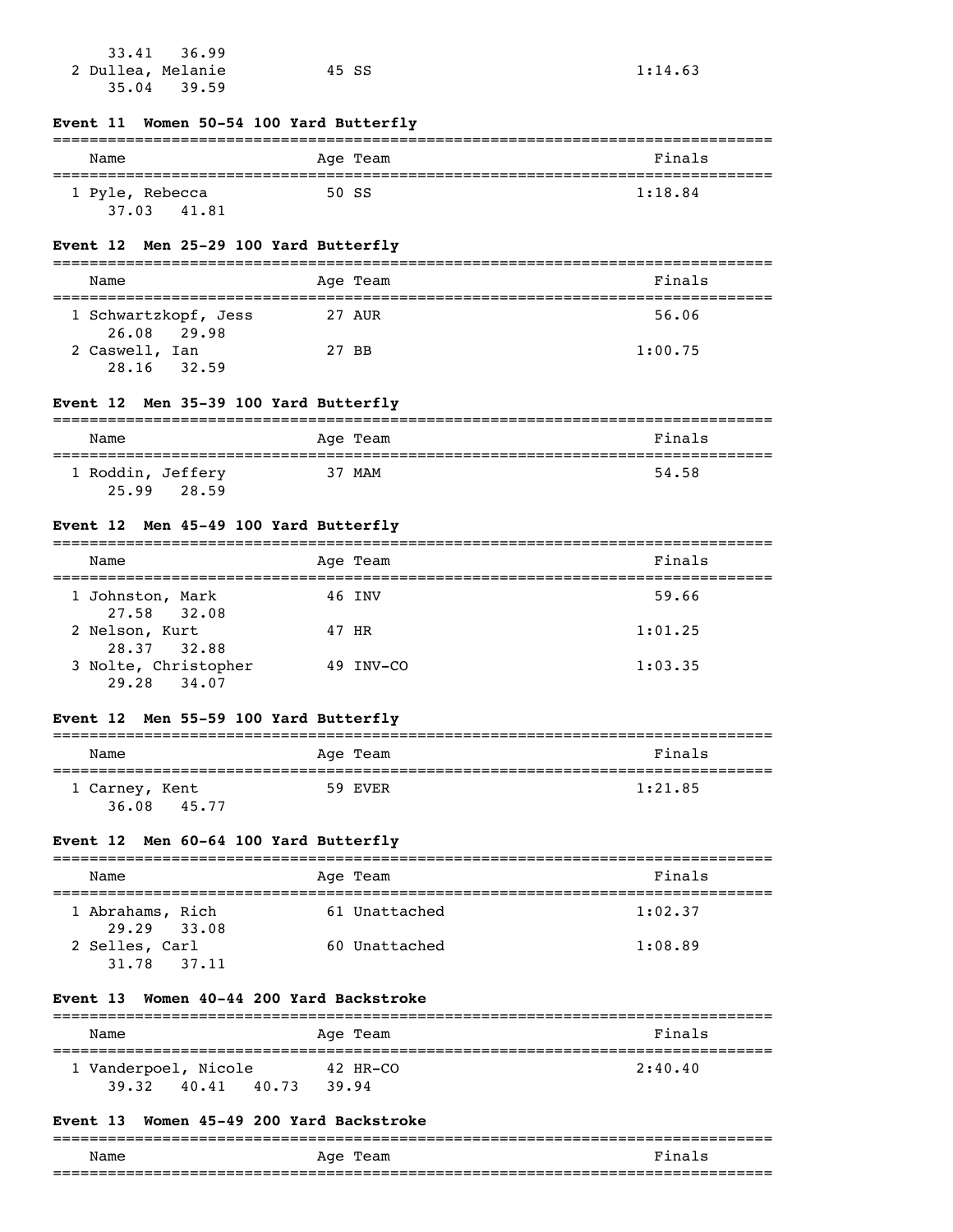| 1 Bates, Penny<br>$39.57$ $40.36$ $41.42$ $40.15$            | 45 BAM                    | 2:41.50                         |
|--------------------------------------------------------------|---------------------------|---------------------------------|
| Event 14 Men 25-29 200 Yard Backstroke                       |                           |                                 |
| Name                                                         | Age Team                  | Finals                          |
| 1 Sheremeta, Nicholas 28 INV                                 |                           | 2:11.60                         |
| 31.99 33.48 33.63 32.50                                      |                           |                                 |
| Event 14 Men 50-54 200 Yard Backstroke                       |                           |                                 |
| Name                                                         | Age Team                  | Finals                          |
| 1 Hughes, John                                               | 53 HR                     | 2:22.70                         |
| 33.11 35.59 37.11 36.89                                      |                           |                                 |
| Event 14 Men 60-64 200 Yard Backstroke                       |                           |                                 |
| Name                                                         | Age Team                  | Finals<br>===================== |
| 1 Neuls, Allen<br>38.89 42.67 1:28.70                        | 63 Unattached             | 2:50.26                         |
| Event 14 Men 65-69 200 Yard Backstroke                       |                           |                                 |
| Name                                                         | Age Team                  | Finals                          |
| 1 Reynolds, Bing 66 BAM-CO<br>58.46 1:02.10 1:02.14 55.77    |                           | 3:58.47                         |
| Event 15 Women 25-29 200 Yard IM                             |                           |                                 |
| Name                                                         | Age Team                  | Finals                          |
| 27 DAC<br>1 Mills, Courtney<br>35.14 41.92 43.13 35.91       |                           | 2:36.10                         |
| Event 15 Women 40-44 200 Yard IM                             |                           |                                 |
| Name                                                         | Age Team                  | Finals                          |
| ======================================<br>1 Steffe, Kathleen | ===============<br>44 INV | ======<br>---------<br>2:33.60  |
| 44.33<br>33.03<br>41.07<br>2 Vanderpoel, Nicole              | 35.17<br>42 HR-CO         | 2:41.77                         |
| 41.50<br>50.20<br>34.88<br>3 Friedlander, Rebecca            | 35.19<br>40 DU            | 2:45.08                         |
| 33.99<br>44.27<br>50.51                                      | 36.31                     |                                 |
| Women 45-49 200 Yard IM<br>Event 15                          |                           |                                 |
| Name                                                         | Age Team                  | Finals                          |

| wallle         |             | Aye ream | r inais |
|----------------|-------------|----------|---------|
|                |             |          |         |
| 1 Nolte, Susan |             | 45 INV   | 3:03.86 |
| 40.38          | 49.06 52.38 | 42.04    |         |

## **Event 16 Men 25-29 200 Yard IM**

| Name                    |       |       | Age Team       | Finals  |
|-------------------------|-------|-------|----------------|---------|
| 1 Caswell, Ian<br>28.80 | 33.72 | 44.24 | 27 BB<br>32.25 | 2:19.01 |

## **Event 16 Men 40-44 200 Yard IM**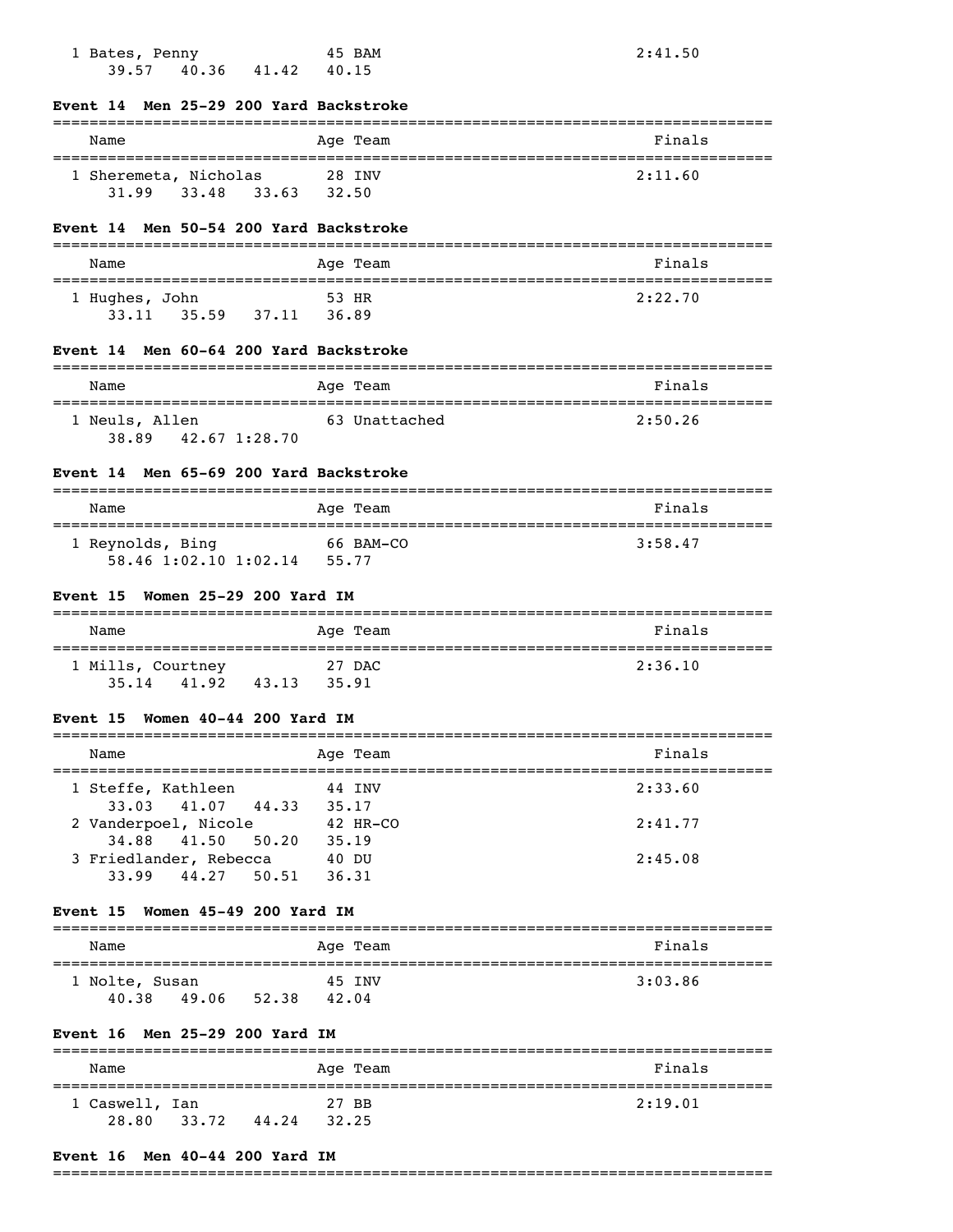| Name                                                             | Age Team                                                      | Finals             |
|------------------------------------------------------------------|---------------------------------------------------------------|--------------------|
| 1 Cox, Randy<br>35.83 37.77 32.82<br>28.94                       | 44 BAM                                                        | 2:15.36            |
| 2 Evans, Thomas                                                  | 41 DAC                                                        | 2:27.12            |
| 30.75<br>39.35<br>43.67                                          | 33.35                                                         |                    |
| Men 50-54 200 Yard IM<br>Event 16                                |                                                               |                    |
| Name                                                             | Age Team                                                      | Finals             |
| 1 Stehlin, Ed<br>30.23 40.19 44.02                               | 51 Unattached<br>33.02                                        | 2:27.46            |
| 2 Heins, Don                                                     | 52 BB                                                         | 3:23.30            |
| $57.62$ $56.50$<br>44.52                                         | 44.66                                                         |                    |
| Event 16 Men 55-59 200 Yard IM                                   |                                                               |                    |
| Name                                                             | ----------<br>Age Team                                        | Finals             |
| 1 Orendorff, Michael                                             | 55 PP                                                         | 3:03.44            |
| 48.53 54.68<br>38.38                                             | 41.85                                                         |                    |
| Women 25-29 50 Yard Breaststroke<br>Event 17                     |                                                               |                    |
| Name                                                             | Age Team                                                      | Finals             |
| 1 Sheremeta, Andrea                                              | 26 HR                                                         | 35.10              |
| Women 35-39 50 Yard Breaststroke<br><b>Event</b> 17              |                                                               |                    |
| Name                                                             | Age Team                                                      | Finals             |
| 1 Hendren, Sara                                                  | 37 HR                                                         | 42.67              |
| Women 40-44 50 Yard Breaststroke<br>Event 17<br>---------------- | =============                                                 |                    |
| Name                                                             | Age Team<br>============                                      | Finals             |
| 1 Crino, Heidi                                                   | 40 INV                                                        | 40.70              |
| 2 Hagadorn, Heather                                              | 41 DU                                                         | 43.50              |
| Women 45-49 50 Yard Breaststroke<br><b>Event 17</b>              |                                                               |                    |
| Name                                                             | ==============================<br>Age Team<br>--------------- | Finals             |
| -------------------<br>1 Bates, Penny                            | 45 BAM                                                        | 40.25              |
| Women 50-54 50 Yard Breaststroke<br>Event 17                     |                                                               |                    |
| Name                                                             | Age Team                                                      | Finals             |
| 1 Slavec, Deborah                                                | 53 HR-CO                                                      | 46.27              |
| Women 70-74 50 Yard Breaststroke                                 | ===================================                           |                    |
| Name                                                             | Age Team                                                      | Finals<br>-------- |
| -- Ryman, Donna<br>Downward butterfly kick                       | 70 INV                                                        | DQ                 |
| Men 40-44 50 Yard Breaststroke                                   |                                                               |                    |
| <b>Event 17</b><br>======================<br>Event 18            |                                                               |                    |

| Name                   | Team<br>Aqe | Finall |
|------------------------|-------------|--------|
| ______________________ |             |        |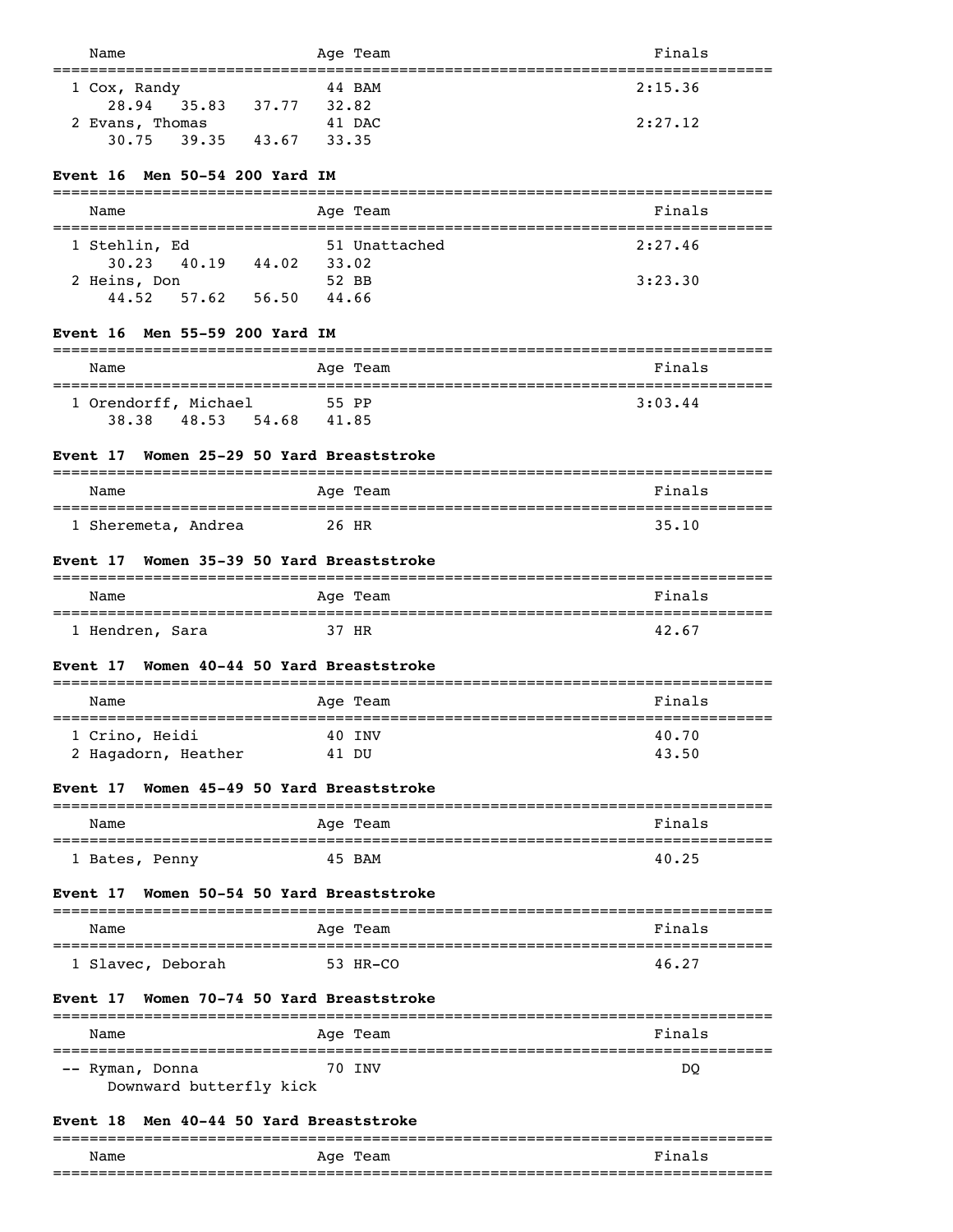| <b>Event</b> 18                                       | Men 45-49 50 Yard Breaststroke |         |
|-------------------------------------------------------|--------------------------------|---------|
| Name                                                  | Age Team                       | Finals  |
| 1 O'Keeffe, John                                      | 45 BB                          | 38.26   |
| Men 50-54 50 Yard Breaststroke<br><b>Event</b> 18     |                                |         |
| Name                                                  | Age Team                       | Finals  |
| 1 Strobel, Barney                                     | 51 INV                         | 37.07   |
| Men 55-59 50 Yard Breaststroke<br><b>Event</b> 18     |                                |         |
| Name                                                  | Age Team                       | Finals  |
| 1 Carney, Kent                                        | 59 EVER                        | 36.53   |
| Event 19 Women 18-24 100 Yard Freestyle               |                                |         |
| Name                                                  | Age Team                       | Finals  |
| 1 Bond, Katya<br>31.39 38.73                          | 18 Unattached                  | 1:10.12 |
|                                                       |                                |         |
| Event 19 Women 30-34 100 Yard Freestyle               |                                |         |
| Name                                                  | Age Team                       | Finals  |
| 1 Shockley, Kathy<br>30.31 33.29                      | 32 HR                          | 1:03.60 |
| Event 19 Women 35-39 100 Yard Freestyle               |                                |         |
| Name                                                  | ----------<br>Age Team         | Finals  |
| 1 Lobojko, Leslie                                     | 37 HR                          | 1:09.19 |
| 33.17 36.02<br>2 DeBever, Alexandra<br>33.67<br>38.43 | 38 HR-CO                       | 1:12.10 |
| Event 19 Women 40-44 100 Yard Freestyle               |                                |         |
| Name                                                  | Age Team                       | Finals  |
| 1 Steffe, Kathleen                                    | 44 INV                         | 1:00.75 |
| 29.85 30.90<br>2 Kriz, Lisa<br>30.86 31.94            | 40 HR                          | 1:02.80 |
| Event 19 Women 45-49 100 Yard Freestyle               |                                |         |
| Name                                                  | Age Team                       | Finals  |
| 1 Garnier, Kathy                                      | 46 INV                         | 58.96   |
| 29.48<br>29.48<br>2 Nelson, Judy                      | 46 HR-CO                       | 1:00.98 |
| 31.00<br>29.98<br>3 Hill, Julie                       | 49 HR                          | 1:19.66 |
| 37.55<br>42.11<br>4 Sortwell, Andrea<br>39.80 45.56   | 47 BB                          | 1:25.36 |

1 Cox, Randy 44 BAM 30.86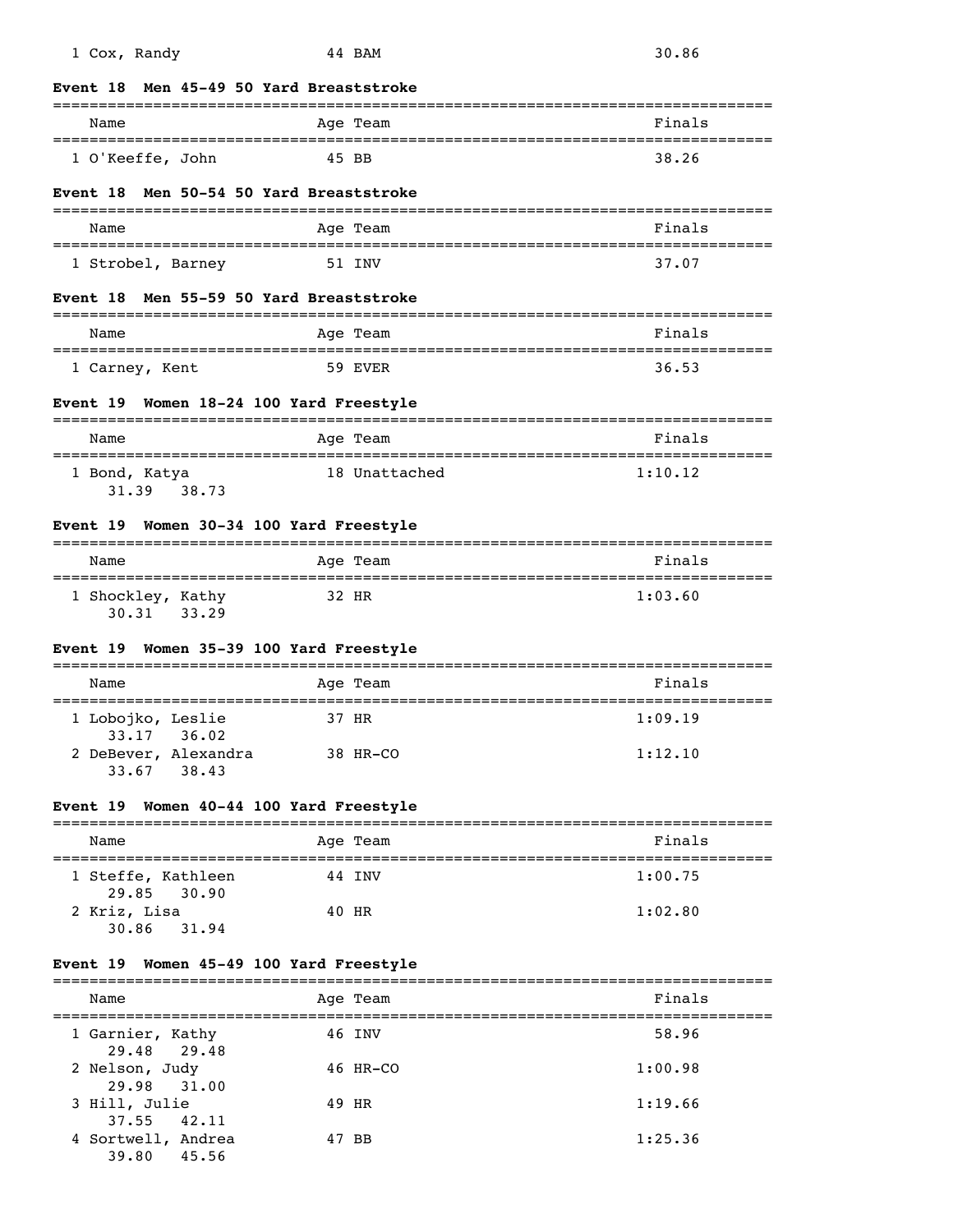# **Event 19 Women 70-74 100 Yard Freestyle**

| Name           | Age Team | Finals  |
|----------------|----------|---------|
| 1 Ryman, Donna | 70 INV   | 1:36.21 |
| 47.02<br>49.19 |          |         |

## **Event 20 Men 25-29 100 Yard Freestyle**

| Name                                 | Age Team | Finals  |
|--------------------------------------|----------|---------|
| 1 Sheremeta, Nicholas<br>25.91 26.24 | 28 INV   | 52.15   |
| 2 Lawler, Max<br>27.38 31.02         | 28 BAM   | 58.40   |
| 3 Johnson, Brett<br>29.34<br>31.95   | 27 DU-CO | 1:01.29 |

# **Event 20 Men 35-39 100 Yard Freestyle**

| Name                    |       | Age Team      | Finals  |
|-------------------------|-------|---------------|---------|
| 1 Collins, Rob<br>30.43 | 31.88 | 39 Unattached | 1:02.31 |

## **Event 20 Men 40-44 100 Yard Freestyle**

| Name                              | Age Team         | Finals  |
|-----------------------------------|------------------|---------|
| 1 Dajnowicz, Mark<br>27.00 29.91  | 41 HR            | 56.91   |
| 2 Brostuen, David<br>27.85 30.87  | 42 Unattached-CO | 58.72   |
| 3 Alfino, Peter<br>32.35<br>32.16 | 44 HR            | 1:04.51 |

## **Event 20 Men 45-49 100 Yard Freestyle**

| Name                                | Age Team  | Finals |
|-------------------------------------|-----------|--------|
| 1 Nelson, Kurt<br>26.88 28.33       | 47 HR     | 55.21  |
| 2 Nolte, Christopher<br>27.06 28.85 | 49 INV-CO | 55.91  |
| 3 Engle, Curt D<br>26.43<br>29.67   | 45 HR-CO  | 56.10  |

## **Event 20 Men 50-54 100 Yard Freestyle**

| Name                           | Age Team | Finals  |
|--------------------------------|----------|---------|
|                                |          |         |
| 1 Roth, John<br>29.30<br>31.51 | 50 PP    | 1:00.81 |

## **Event 20 Men 55-59 100 Yard Freestyle**

| Name                       |       | Age Team | Finals  |
|----------------------------|-------|----------|---------|
| 1 Townsend, Cecil<br>30.05 | 32.49 | 59 PP    | 1:02.54 |

## **Event 20 Men 60-64 100 Yard Freestyle**

|      |             | ___   |
|------|-------------|-------|
| Name | Age<br>Team | הורי⊺ |
|      |             |       |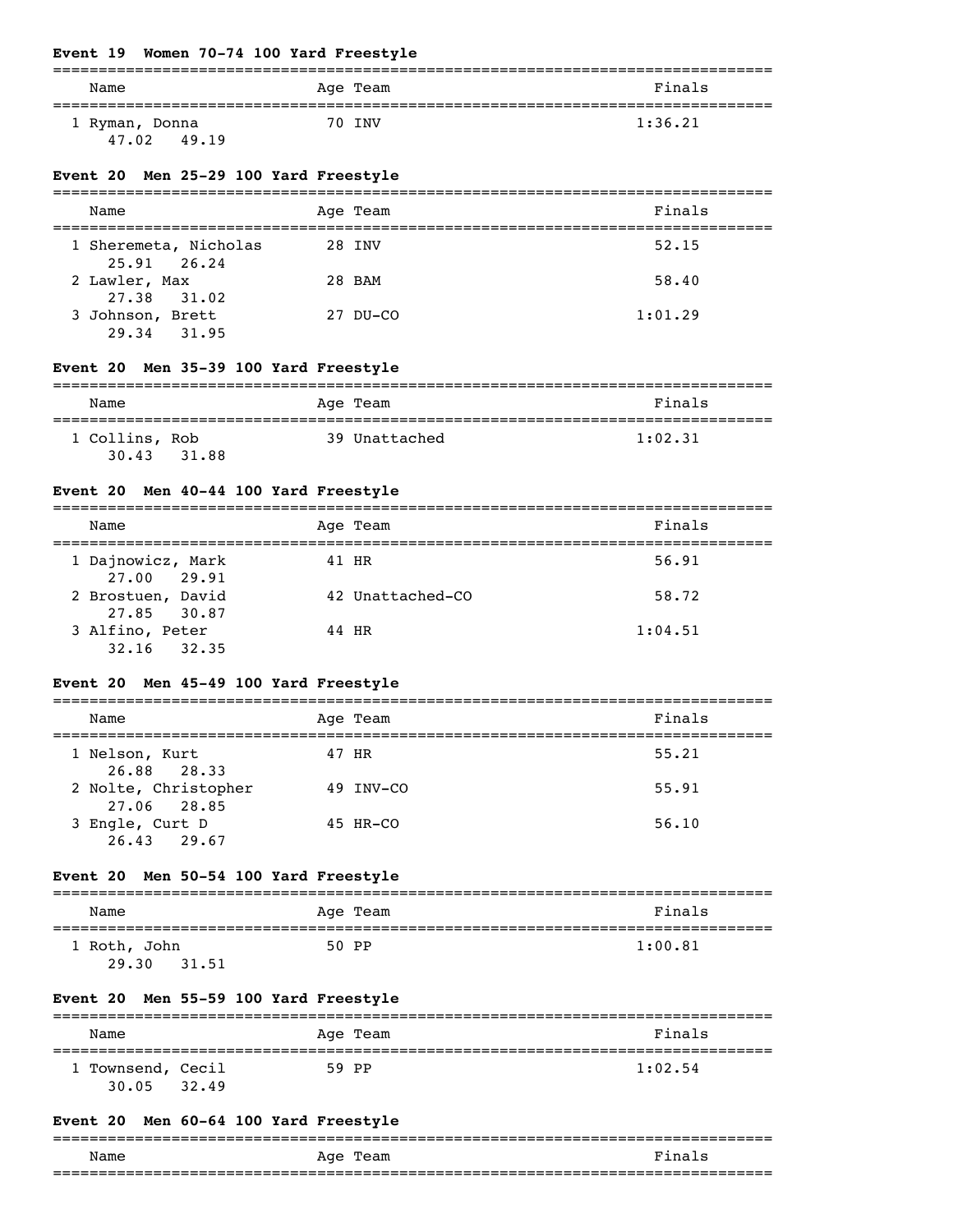| 1 Abrahams, Rich | 61 Unattached | 54.73   |
|------------------|---------------|---------|
| 26.43 28.30      |               |         |
| 2 Selles, Carl   | 60 Unattached | 57.36   |
| 27.94 29.42      |               |         |
| 3 Burson, Bill   | $61$ SS-CO    | 1:04.95 |
| 31.15<br>33.80   |               |         |

## **Event 20 Men 65-69 100 Yard Freestyle**

| Name                               | Age Team  | Finals  |
|------------------------------------|-----------|---------|
| 1 McCray, Richard<br>36.10 37.48   | 69 BAM-CO | 1:13.58 |
| 2 Reynolds, Bing<br>48.68<br>53.75 | 66 BAM-CO | 1:42.43 |

## **Event 20 Men 70-74 100 Yard Freestyle**

| Name            |       | Age Team  | Finals  |
|-----------------|-------|-----------|---------|
| 1 Plummer, Mark |       | 70 INV-CO | 1:19.22 |
| 38.22           | 41.00 |           |         |

# **Event 21 Women 40-44 200 Yard Butterfly**

| Name                 |       |       | Age Team | Finals  |
|----------------------|-------|-------|----------|---------|
| 1 Vanderpoel, Nicole |       |       | 42 HR-CO | 2:35.81 |
| 35.28                | 39.91 | 40.14 | 40.48    |         |

#### **Event 21 Women 50-54 200 Yard Butterfly**

| Name            | Age Team       | Finals  |
|-----------------|----------------|---------|
| 1 Pyle, Rebecca | 50 SS          | 3:02.88 |
| 40.50<br>46.95  | 48.06<br>47.37 |         |

## **Event 22 Men 25-29 200 Yard Butterfly**

| Name                          |       |       | Age Team        | Finals  |
|-------------------------------|-------|-------|-----------------|---------|
| 1 Schwartzkopf, Jess<br>30.12 | 33.72 | 34.20 | 27 AUR<br>32.99 | 2:11.03 |

## **Event 22 Men 50-54 200 Yard Butterfly**

| Name         |       |       | Age Team | Finals  |
|--------------|-------|-------|----------|---------|
| 1 Heins, Don |       |       | 52 BB    | 3:30.80 |
| 45.14        | 55.49 | 57.30 | 52.87    |         |

## **Event 22 Men 55-59 200 Yard Butterfly**

| Name                                   | Age Team                | Finals  |
|----------------------------------------|-------------------------|---------|
| 1 Orendorff, Michael<br>40.77<br>49.98 | 55 PP<br>57.20<br>57.89 | 3:25.84 |

#### **Event 23 Women 40-44 50 Yard Backstroke**

| Name            |       | Age Team | Finals |
|-----------------|-------|----------|--------|
| 1 Peters, Leigh | 43 HR |          | 39.39  |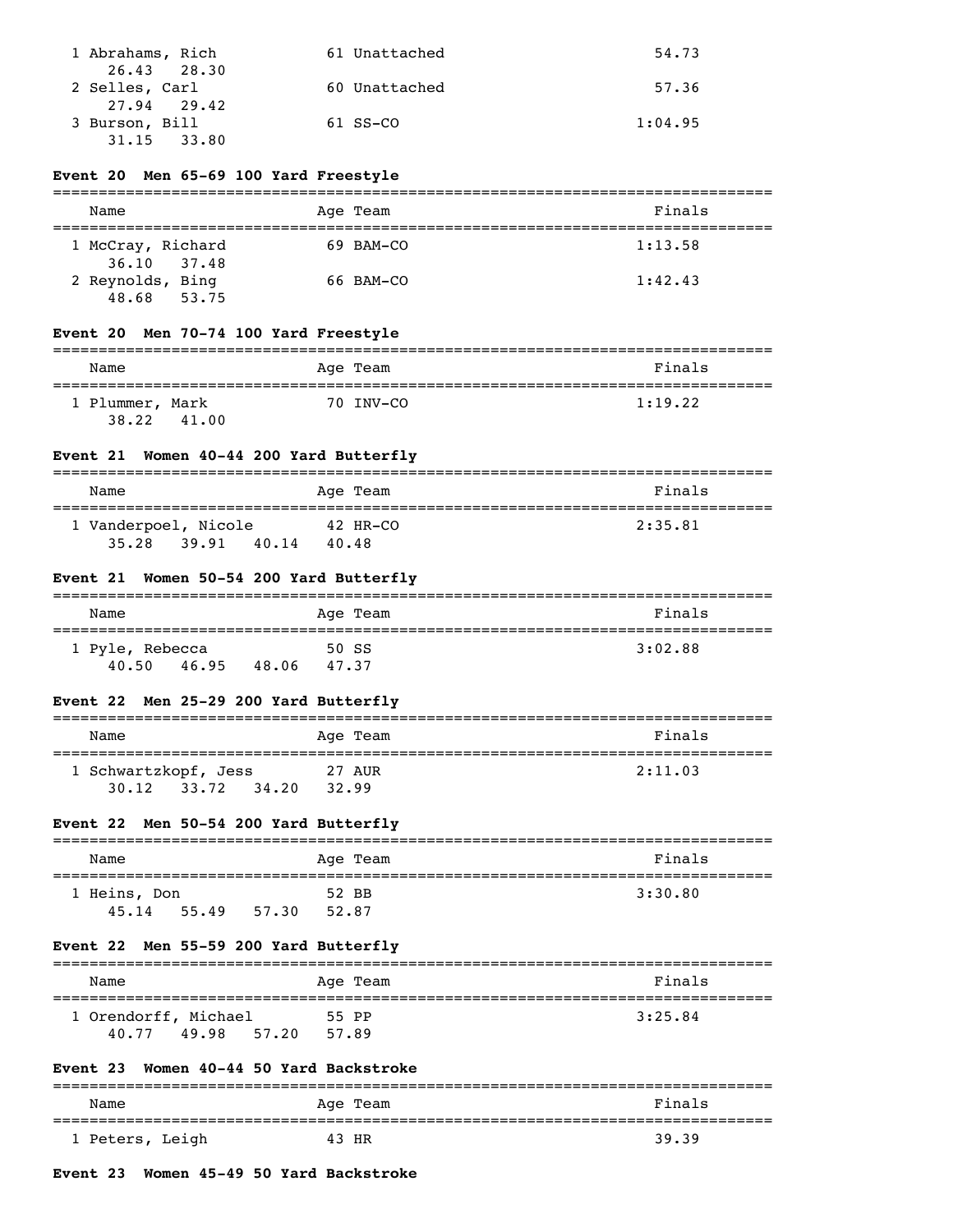| Name                                      | Age Team<br>______                          | Finals<br>========                    |
|-------------------------------------------|---------------------------------------------|---------------------------------------|
| 1 Tatnall, Suzy                           | 47 HR                                       | 34.23                                 |
| 2 Spahn, Jan                              | 49 HR                                       | 45.16                                 |
| Event 23                                  | Women 50-54 50 Yard Backstroke              |                                       |
| Name                                      | Age Team                                    | Finals                                |
| 1 Slavec, Deborah                         | 53 HR-CO                                    | 46.52                                 |
| <b>Event 24</b>                           | Men 25-29 50 Yard Backstroke                |                                       |
| Name                                      | Age Team                                    | Finals                                |
| 1 Caswell, Ian                            | 27 BB                                       | 26.76                                 |
| 2 Schwartzkopf, Jess                      | 27 AUR                                      | 28.68                                 |
| 3 Lawler, Max                             | 28 BAM                                      | 30.81                                 |
| Event 24                                  | Men 50-54 50 Yard Backstroke                |                                       |
| Name                                      | Age Team                                    | Finals                                |
| 1 Strobel, Barney                         | 51 INV                                      | 34.05                                 |
| 2 Roth, John                              | 50 PP                                       | 34.17                                 |
| Event 24                                  | Men 55-59 50 Yard Backstroke                |                                       |
| Name                                      | Age Team                                    | Finals<br>=========================== |
| 1 Carney, Kent                            | 59 EVER                                     | 35.84                                 |
| 2 Orendorff, Michael                      | 55 PP                                       | 41.89                                 |
| Event 24<br>---------------------         | Men 65-69 50 Yard Backstroke<br>=========== |                                       |
| Name                                      | Age Team                                    | Finals                                |
| 1 Reynolds, Bing                          | 66 BAM-CO                                   | 50.95                                 |
| Event 25                                  | Women 35-39 100 Yard Breaststroke           |                                       |
| Name                                      | .<br>Age Team                               | Finals                                |
| ======================<br>1 Hendren, Sara | 37 HR                                       | 1:31.87                               |
| 48.52<br>43.35                            |                                             |                                       |
| Event 25                                  | Women 40-44 100 Yard Breaststroke           | ----------                            |
| Name                                      | Age Team                                    | Finals                                |
| 1 Johnson, Deanna                         | 43 HR                                       | 1:25.32                               |
| 40.73<br>44.59<br>2 Crino, Heidi          | 40 INV                                      | 1:29.30                               |
| 46.93<br>42.37                            |                                             |                                       |
| Event 25                                  | Women 45-49 100 Yard Breaststroke           |                                       |
| ================<br>Name                  | Age Team                                    | Finals                                |
| ====================<br>1 Bates, Penny    | 45 BAM                                      | =========<br>1:24.59                  |

2 Nolte, Susan 45 INV 1:34.26

41.04 43.55

45.10 49.16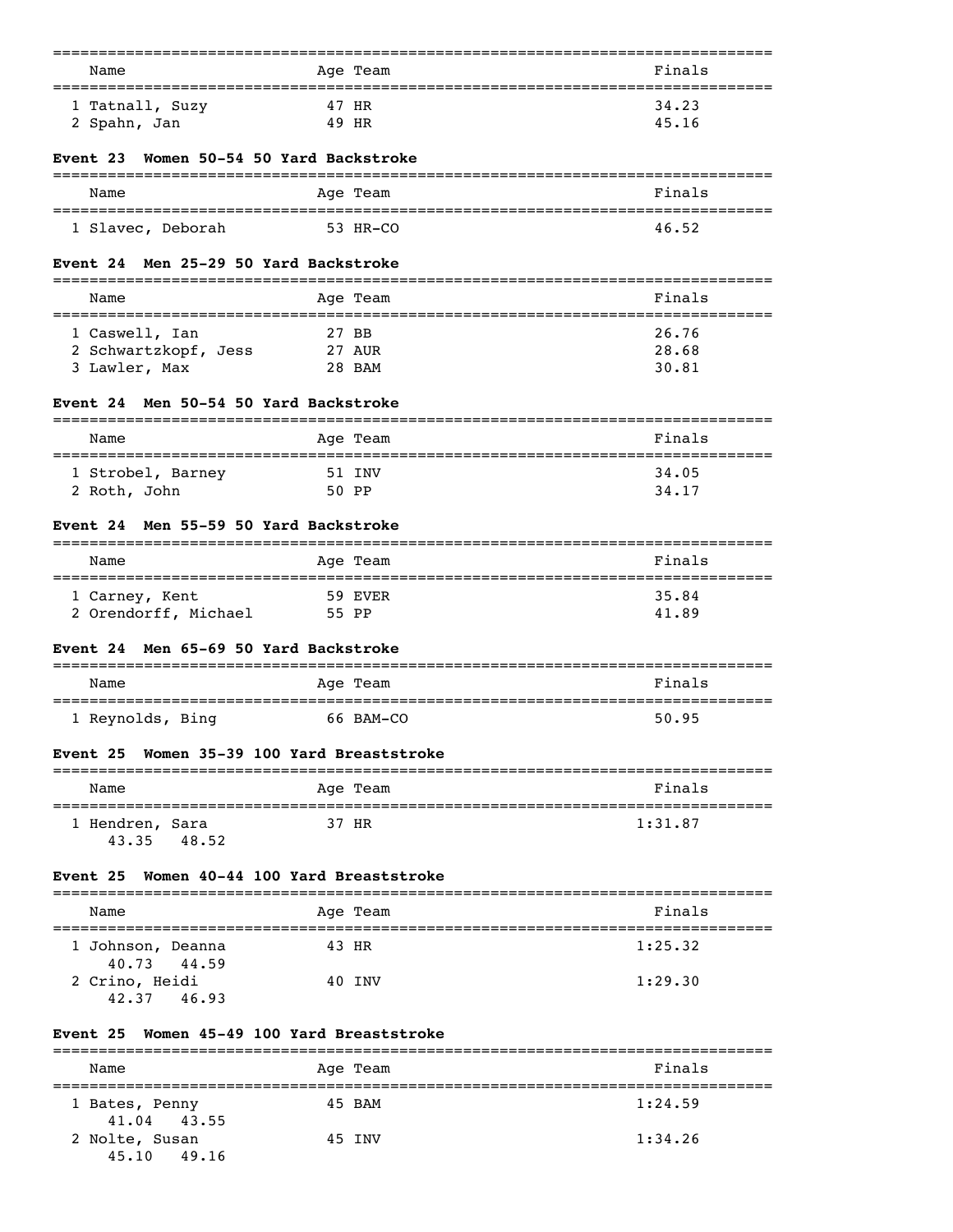## **Event 25 Women 70-74 100 Yard Breaststroke**

| Name           | Age Team | Finals  |
|----------------|----------|---------|
| 1 Ryman, Donna | 70 INV   | 1:49.16 |
| 57.03<br>52.13 |          |         |

#### **Event 26 Men 40-44 100 Yard Breaststroke**

| Name                           | Age Team | Finals  |
|--------------------------------|----------|---------|
| 1 Cox, Randy<br>31.85<br>35.76 | 44 BAM   | 1:07.61 |

#### **Event 26 Men 45-49 100 Yard Breaststroke**

| Name                            |       | Age Team | Finals  |
|---------------------------------|-------|----------|---------|
| 1 Johnston, Mark<br>33.08 38.41 |       | 46 INV   | 1:11.49 |
| 2 O'Keeffe, John<br>39.28       | 46.71 | 45 BB    | 1:25.99 |

## **Event 27 Women 25-29 200 Yard Freestyle**

| Name                                |       | Age Team        | Finals  |
|-------------------------------------|-------|-----------------|---------|
| 1 Mills, Courtney<br>30.63<br>34.72 | 35.68 | 27 DAC<br>36.29 | 2:17.32 |

#### **Event 27 Women 40-44 200 Yard Freestyle**

| Name               |       |       | Age Team | Finals  |
|--------------------|-------|-------|----------|---------|
|                    |       |       |          |         |
| 1 Steffe, Kathleen |       |       | 44 INV   | 2:11.01 |
| 32.20 32.78        | 33.25 | 32.78 |          |         |
| 2 Kriz, Lisa       |       |       | 40 HR    | 2:15.61 |
| 32.33<br>34.57     | 35.23 | 33.48 |          |         |

## **Event 27 Women 45-49 200 Yard Freestyle**

| Name             |       |       | Age Team | Finals  |
|------------------|-------|-------|----------|---------|
| 1 Garnier, Kathy |       |       | 46 INV   | 2:12.45 |
| 31.67            | 33.43 | 33.83 | 33.52    |         |

## **Event 27 Women 50-54 200 Yard Freestyle**

| Name            | Age Team | Finals  |
|-----------------|----------|---------|
|                 |          |         |
| 1 Pyle, Rebecca | 50 SS    | 2:35.48 |

#### **Event 28 Men 25-29 200 Yard Freestyle**

| Name                      |       |       | Age Team          | Finals  |
|---------------------------|-------|-------|-------------------|---------|
| 1 Johnson, Brett<br>32.05 | 36.59 | 36.87 | 27 DU-CO<br>35.36 | 2:20.87 |

## **Event 28 Men 35-39 200 Yard Freestyle**

| Name                    |       |       | Age Team               | Finals  |
|-------------------------|-------|-------|------------------------|---------|
| 1 Collins, Rob<br>32.68 | 36.48 | 38.32 | 39 Unattached<br>35.80 | 2:23.28 |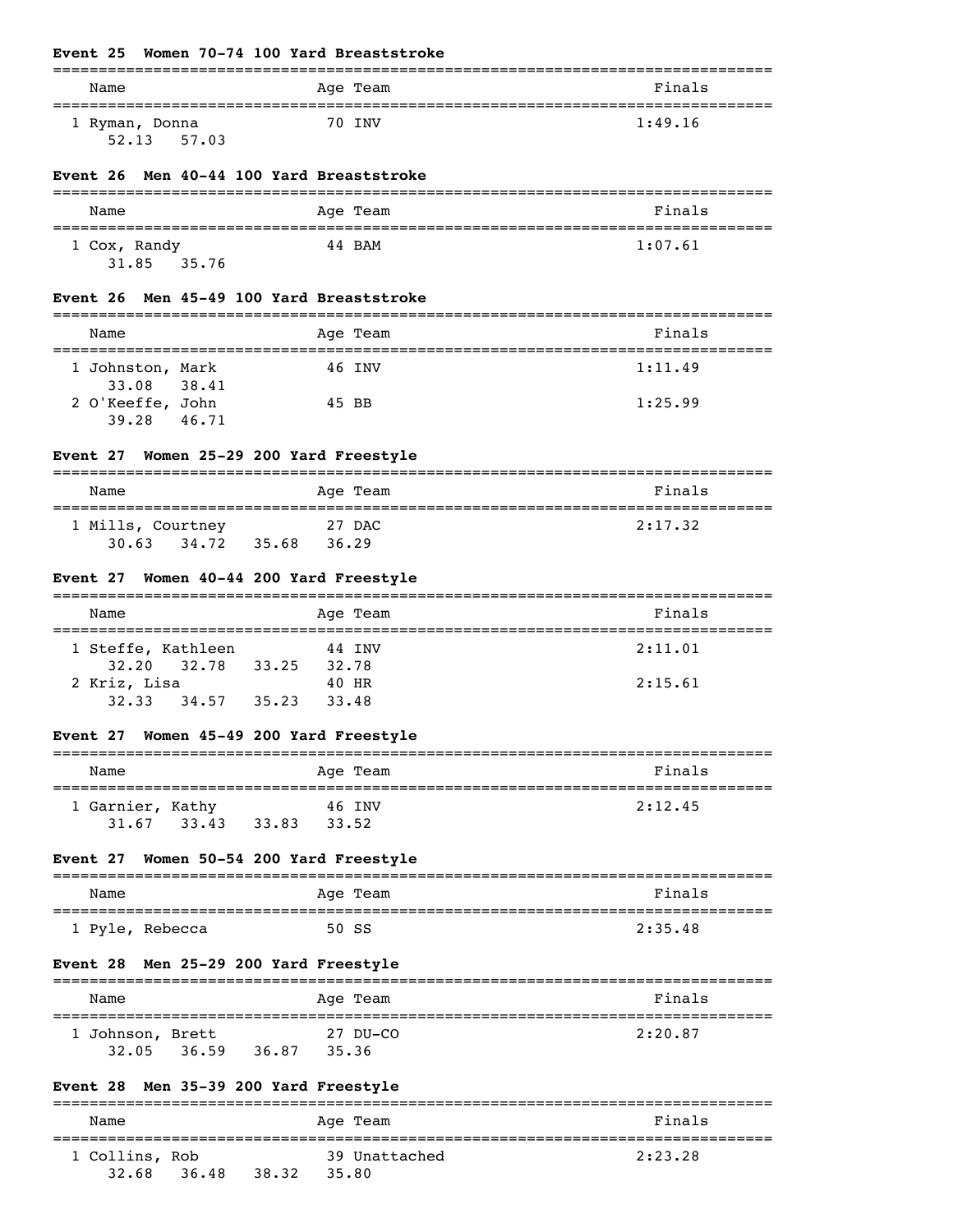# **Event 28 Men 40-44 200 Yard Freestyle**

| Name                                                     | Age Team                          | Finals  |
|----------------------------------------------------------|-----------------------------------|---------|
| 1 Evans, Thomas                                          | 41 DAC                            | 2:11.38 |
| 33.08 34.58 33.34<br>30.38                               |                                   |         |
| 2 Dajnowicz, Mark                                        | 41 HR                             | 2:17.98 |
| 29.98 34.49 37.28 36.23                                  |                                   |         |
| 3 Alfino, Peter 44 HR<br>33.21 36.36 38.35 37.82         | 44 HR                             | 2:25.74 |
|                                                          |                                   |         |
| Event 28 Men 50-54 200 Yard Freestyle                    |                                   |         |
| Name                                                     | Age Team                          | Finals  |
| 1 Hughes, John                                           | 53 HR                             | 2:00.61 |
| 28.70 30.64 30.52 30.75                                  |                                   |         |
| Event 28 Men 55-59 200 Yard Freestyle<br>=============== |                                   |         |
| Name                                                     | Age Team                          | Finals  |
| 1 Townsend, Cecil                                        |                                   | 2:22.46 |
| Event 28 Men 65-69 200 Yard Freestyle                    |                                   |         |
| Name                                                     | Age Team                          | Finals  |
| 1 McCray, Richard 69 BAM-CO                              |                                   | 2:46.90 |
| 37.26 42.00 44.31 43.33                                  |                                   |         |
| Event 28 Men 70-74 200 Yard Freestyle                    |                                   |         |
| Name                                                     | Age Team                          | Finals  |
| 1 Plummer, Mark                                          | 70 INV-CO                         | 2:57.38 |
| 39.81 44.28 46.53 46.76                                  |                                   |         |
| Women 25-29 100 Yard IM<br><b>Event 29</b>               |                                   |         |
| Name                                                     | Age Team                          | Finals  |
| 1 Sheremeta, Andrea<br>37.07<br>33.33                    | 26 HR                             | 1:10.40 |
| Event 29<br>Women 30-34 100 Yard IM                      |                                   |         |
| Name<br>------------------                               | Aqe Team                          | Finals  |
| 1 Shockley, Kathy<br>34.35 40.18                         | 32 HR                             | 1:14.53 |
| Women 35-39 100 Yard IM<br>Event 29                      |                                   |         |
| Name                                                     | Age Team                          | Finals  |
| 1 DeBever, Alexandra<br>45.19<br>39.90                   | 38 HR-CO                          | 1:25.09 |
| Women 40-44 100 Yard IM<br>Event 29                      |                                   |         |
| ==========<br>Name                                       | =====================<br>Aqe Team | Finals  |
|                                                          |                                   |         |

1 Johnson, Deanna 43 HR 1:21.18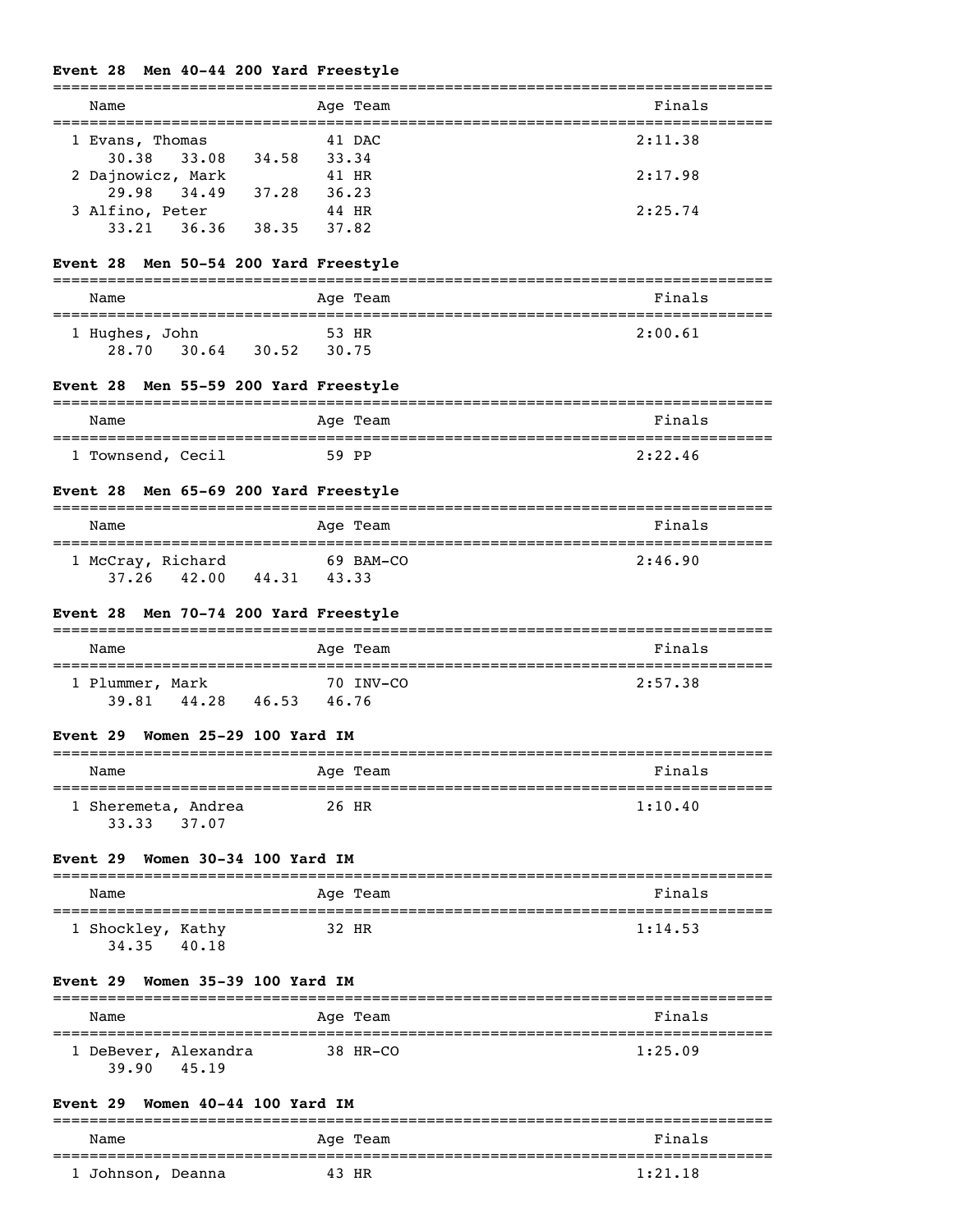| 37.89 43.29<br>2 Crino, Heidi  | 40 INV | 1:21.75 |
|--------------------------------|--------|---------|
| 37.54 44.21<br>3 Peters, Leigh | 43 HR  | 1:25.08 |
| 44.46<br>40.62                 |        |         |

#### **Event 29 Women 45-49 100 Yard IM**

| Name                     |       | Age Team | Finals  |
|--------------------------|-------|----------|---------|
| 1 Tatnall, Suzy<br>35.44 | 43.45 | 47 HR    | 1:18.89 |

#### **Event 30 Men 25-29 100 Yard IM**

| Name                                   | Age Team | Finals  |
|----------------------------------------|----------|---------|
| 1 Caswell, Ian<br>26.68 33.52          | 27 BB    | 1:00.20 |
| 2 Sheremeta, Nicholas<br>28.59 32.11   | 28 INV   | 1:00.70 |
| 3 Schwartzkopf, Jess<br>28.70<br>34.82 | 27 AUR   | 1:03.52 |

#### **Event 30 Men 35-39 100 Yard IM**

| Name                       |       |  | Age Team | Finals |
|----------------------------|-------|--|----------|--------|
| 1 Roddin, Jeffery<br>26.90 | 30.40 |  | 37 MAM   | 57.30  |

#### **Event 30 Men 40-44 100 Yard IM**

| Age Team<br>Name                                                                          | Finals  |
|-------------------------------------------------------------------------------------------|---------|
| 42 Unattached-CO<br>1 Brostuen, David<br>32.36 35.85                                      | 1:08.21 |
| 2 Dajnowicz, Mark<br>41 HR<br>33.11 40.79                                                 | 1:13.90 |
| -- Evans, Thomas<br>41 DAC<br>Shoulders past vertical toward breast - back<br>33.84 37.74 | DO.     |

#### **Event 30 Men 45-49 100 Yard IM**

| Name                                    | Age Team  | Finals  |
|-----------------------------------------|-----------|---------|
| 1 Nelson, Kurt<br>$29.22$ $34.60$       | 47 HR     | 1:03.82 |
| 2 Nolte, Christopher<br>$30.05$ $34.42$ | 49 INV-CO | 1:04.47 |
| 3 Engle, Curt D<br>32.08 39.25          | 45 HR-CO  | 1:11.33 |
| 4 O'Keeffe, John<br>41.62 41.78         | 45 BB     | 1:23.40 |

#### **Event 30 Men 55-59 100 Yard IM**

| Name                    |       | Age Team | Finals  |
|-------------------------|-------|----------|---------|
| 1 Carney, Kent<br>35.88 | 39.50 | 59 EVER  | 1:15.38 |

#### **Event 30 Men 60-64 100 Yard IM**